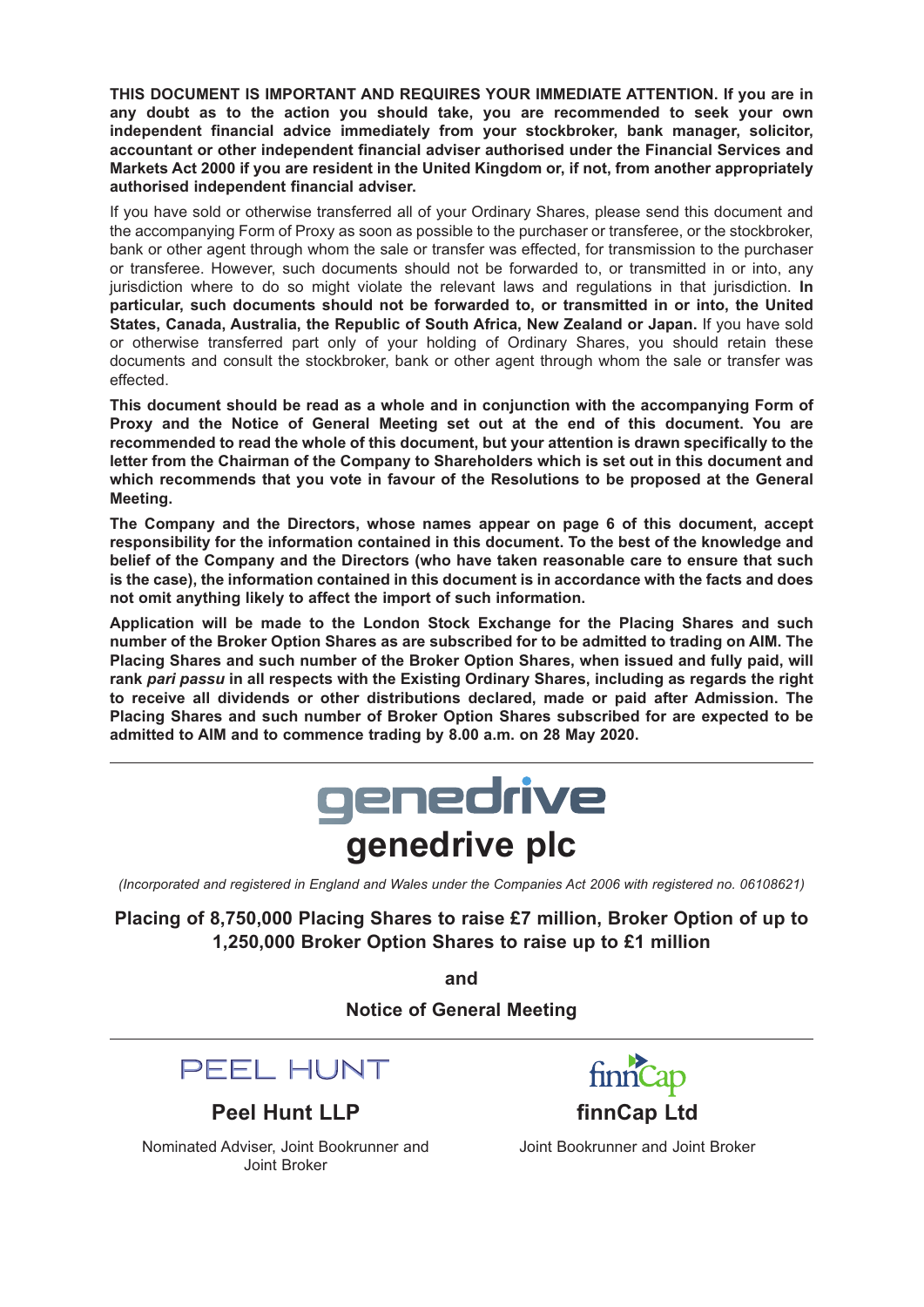Peel Hunt LLP (**Peel Hunt**), which is authorised and regulated in the UK by the Financial Conduct Authority, is acting exclusively for genedrive plc and for no one else in relation to the matters described in this document and will not be responsible to anyone other than genedrive plc for providing the protections afforded to customers of Peel Hunt LLP or for advising any other person on the contents of this document or any transaction or arrangement referred to herein. Peel Hunt LLP has not authorised the contents of, or any part of, this document for the purposes of FSMA and no liability whatsoever is accepted by Peel Hunt LLP for the accuracy of any information or opinions contained in this document or for the omission of any information. Peel Hunt LLP, as nominated adviser and joint broker to the Company, owes certain responsibilities to London Stock Exchange plc which are not owed to the Company or its Directors or any other person.

finnCap Limited (**finnCap**) which is authorised and regulated in the UK by the Financial Conduct Authority, is acting exclusively for genedrive plc and for no one else in relation to the matters described in this document and will not be responsible to anyone other than genedrive plc for providing the protections afforded to customers of finnCap or for advising any other person on the contents of this document or any transaction or arrangement referred to herein. finnCap has not authorised the contents of, or any part of, this document for the purposes of FSMA and no liability whatsoever is accepted by finnCap for the accuracy of any information or opinions contained in this document or for the omission of any information. finnCap, as joint broker to the Company, owes certain responsibilities to London Stock Exchange plc which are not owed to the Company or its Directors or any other person.

Notice of the General Meeting of genedrive plc to be held at 10.00 a.m. on 27 May 2020 at The Incubator Building, 48 Grafton Street, Manchester, M13 9XX is set out at the end of this document. To be valid, the Form of Proxy for use at the General Meeting, which accompanies this document, must be completed, signed and returned so as to be received by the Company's registrars, Neville Registrars Limited, by no later than 10.00 a.m. on 22 May 2020. The completion and return of the Form of Proxy will not prevent you from attending and voting at the General Meeting in person, if you so wish (and are so entitled). A summary of the action to be taken by Shareholders is set out in paragraph 14 of the letter from the Chairman of the Company included in this document and in the Notice of General Meeting.

#### **In light of public health advice in response to the COVID-19 outbreak, including to limit travel and public gatherings, the Company strongly encourages all shareholders to submit their Form of Proxy, appointing the Chairman as proxy, rather than attend the meeting in person. As a result of this advice, shareholders who seek to attend the General Meeting will not be admitted.**

This document does not constitute a prospectus, neither does it constitute an admission document drawn up in accordance with the AIM Rules. This document does not constitute an offer to sell or the solicitation of an offer to buy any security. The distribution of this document in, into or within jurisdictions other than the United Kingdom may be restricted by law or regulation and, therefore, persons into whose possession this document comes should inform themselves about and observe any such restrictions. Any failure to comply with any such restrictions may constitute a violation of the securities laws or regulations of the relevant jurisdiction.

The Placing Shares and Broker Option Shares will not be registered under the United States Securities Act of 1933 (as amended) or under the securities laws of any state of the United States or qualify for distribution under any of the relevant securities laws of Canada, Australia, the Republic of South Africa, the Republic of Ireland or Japan. Accordingly, subject to certain exceptions, the Placing Shares and Broker Option Shares may not be, directly or indirectly, offered, sold, taken up, delivered or transferred in or into United States, Canada, Australia, the Republic of South Africa, the Republic of Ireland or Japan. Shareholders who are residents or citizens of any country other than the United Kingdom and any person (including, without limitation, custodians, nominees and trustees) who have a contractual or other legal obligation to forward this document to a jurisdiction outside the United Kingdom should seek appropriate advice before taking any action. The New Ordinary Shares are being offered and sold solely outside the United States in "offshore transactions" as defined in and pursuant to Regulation S under the Securities Act. There will be no public offer of the New Ordinary Shares in the United States.

The securities of the Company have not been approved or disapproved by the US Securities and Exchange Commission, any state securities commission in the United States or any US regulatory authority, nor have any of the foregoing authorities passed upon or endorsed the merits of any proposed offering of the New Ordinary Shares, or the accuracy or adequacy of this document. Any representation to the contrary is a criminal offence in the United States.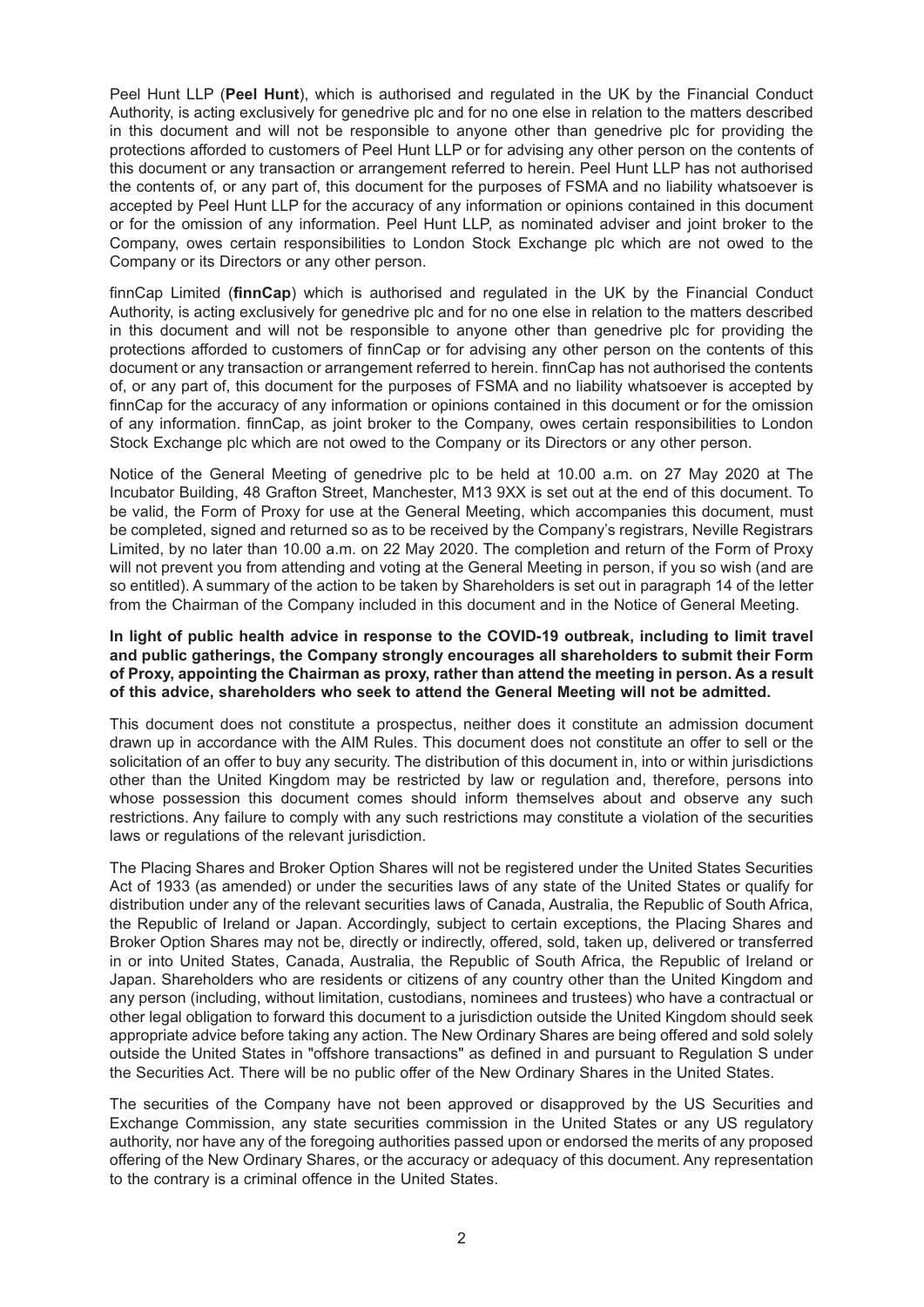This document includes "forward looking statements" which include all statements other than statements of historical facts, including, without limitation, those regarding the Group's financial position, business strategy, plans and objectives of management for future operations, or any statements proceeded by, followed by or that include the words "targets", "believes", "expects", "aims", "intends", "will", "may", "anticipates", "would", "could" or similar expressions or negatives thereof. Such forward looking statements involve known and unknown risks, uncertainties and other important factors beyond the Company's control that could cause the actual results, performance or achievements of the Group to be materially different from future results, performance or achievements expressed or implied by such forward looking statements. Such forward looking statements are based on numerous assumptions regarding the Group's present and future business strategies and the environment in which the Group will operate in the future. These forward looking statements speak only as at the date of this document. The Company expressly disclaims any obligation or undertaking to disseminate any updates or revisions to any forward looking statements contained herein to reflect any change in the Company's expectations with regard thereto or any change in events, conditions or circumstances on which any such statements are based unless required to do so by applicable law or the AIM Rules.

In accordance with the AIM Rules, this document will be available to Shareholders on the Company's website at www.genedriveplc.com from the date of this document, free of charge.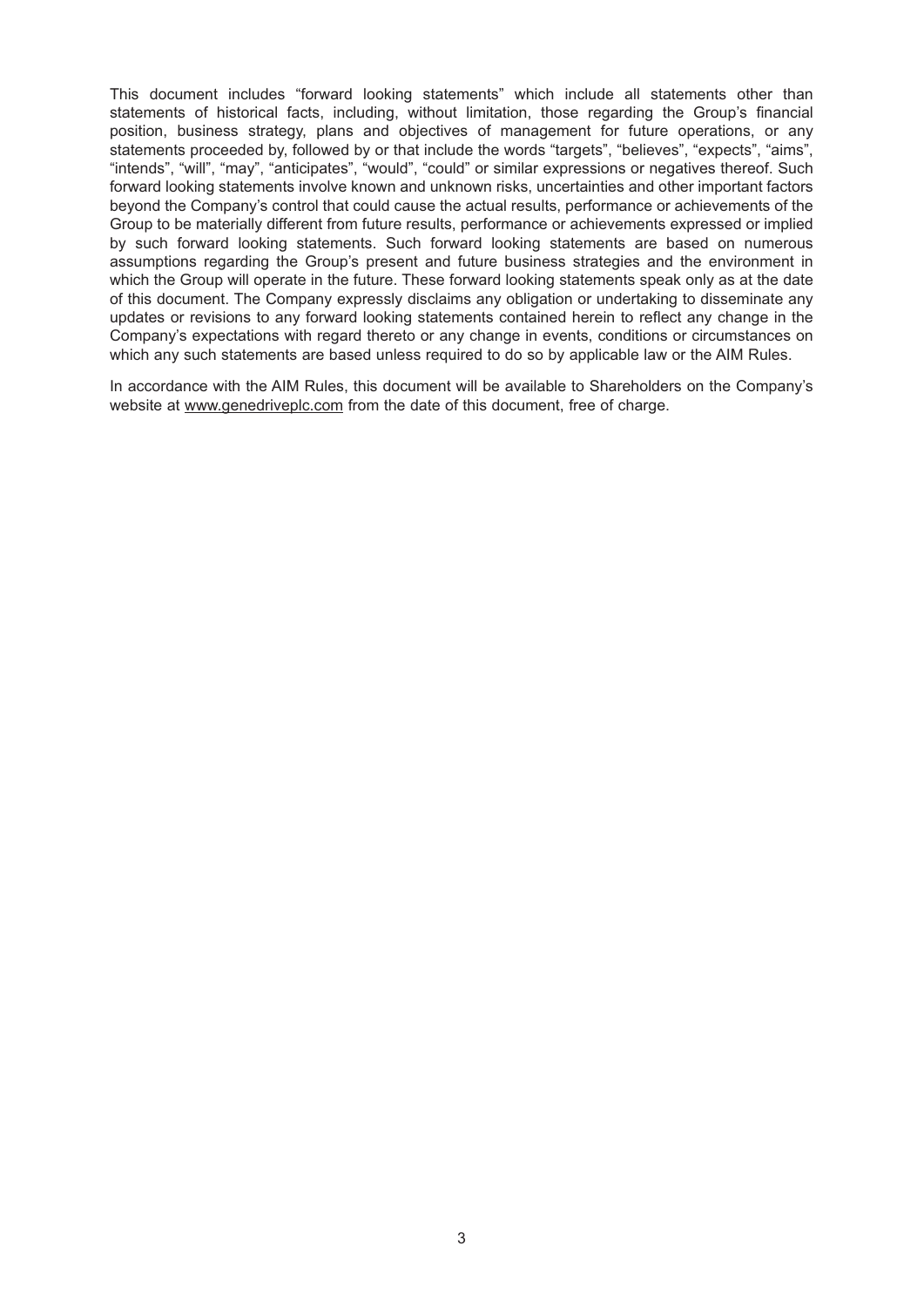# **CONTENTS**

|                                                         | Page |
|---------------------------------------------------------|------|
| <b>KEY STATISTICS</b>                                   | 5    |
| <b>DIRECTORS, SECRETARY AND ADVISERS</b>                | 6    |
| <b>EXPECTED TIMETABLE OF PRINCIPAL EVENTS</b>           | 7    |
| <b>DEFINITIONS</b>                                      | 8    |
| <b>PART I LETTER FROM THE CHAIRMAN OF GENEDRIVE PLC</b> | 12   |
| <b>PART II NOTICE OF GENERAL MEETING</b>                | 25   |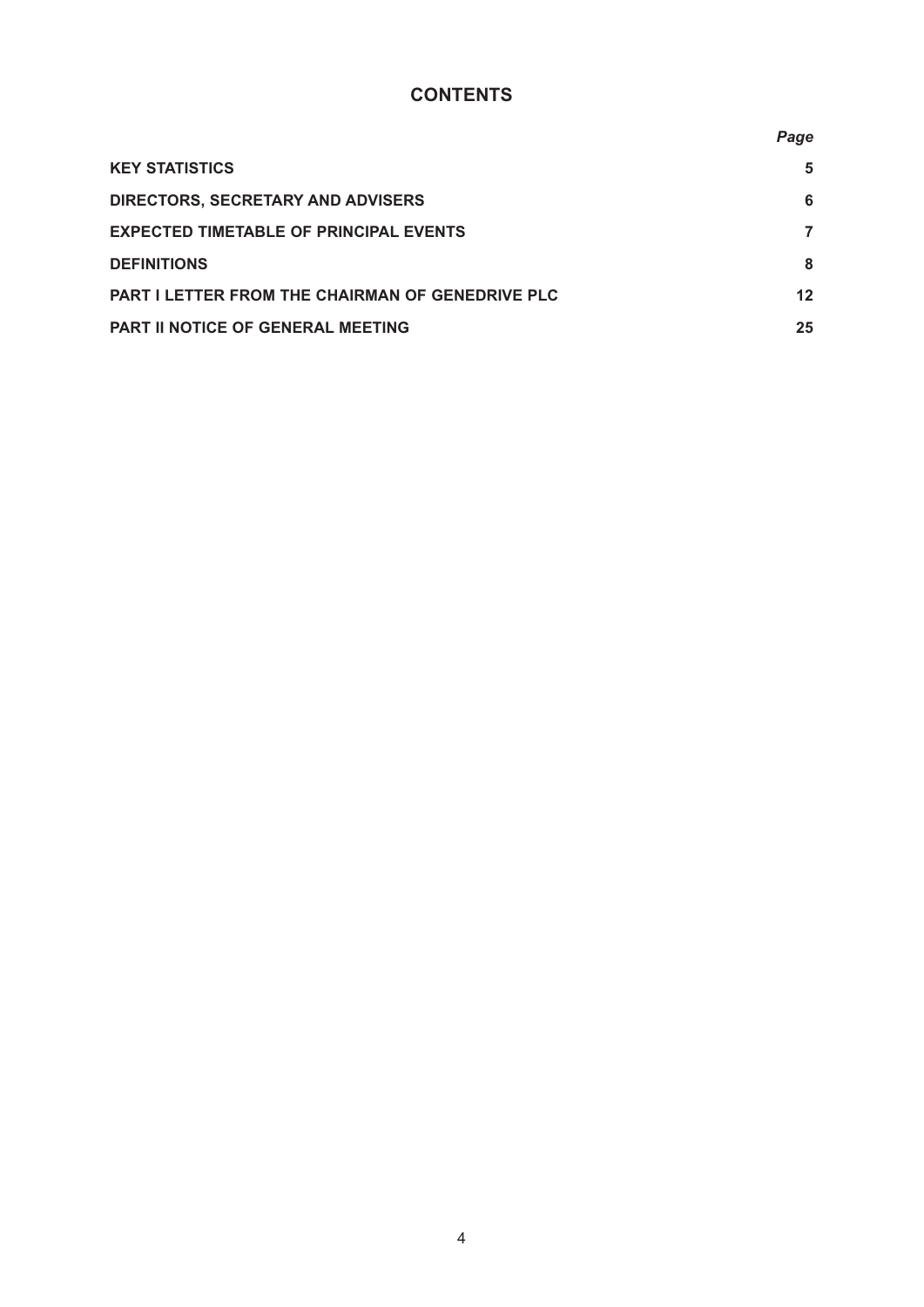# **KEY STATISTICS**

| <b>Placing Price</b>                                                                                                           | 80 pence             |
|--------------------------------------------------------------------------------------------------------------------------------|----------------------|
| Discount to closing middle market price of an Existing Ordinary Share on 4 May 2020                                            | 60 per cent.         |
| Discount to the 20 day volume weighted average price ending on 4 May 2020                                                      | 1.8 per cent.        |
| Number of Existing Ordinary Shares in issue                                                                                    | 34,870,071           |
| Number of Placing Shares                                                                                                       | 8,750,000            |
| Gross proceeds of the Placing                                                                                                  | £7 million           |
| Maximum number of Broker Option Shares                                                                                         | 1,250,000            |
| Gross proceeds of the Broker Option                                                                                            | £1 million           |
| Number of Ordinary Shares in issue following the Placing*                                                                      | 44,870,071           |
| Percentage of Enlarged Share Capital represented by the Placing Shares*                                                        | 20 per cent.         |
| Net proceeds of the Fundraising*                                                                                               | c£7.5 million        |
| Market capitalisation of the Company at the Placing Price on Admission*                                                        | £35.9 million        |
| Maximum number of Ordinary Shares to be issued on conversion of the GHIF Bond**                                                | 7,100,000            |
| Maximum number of Ordinary Shares to be issued on conversion of the Loan Notes,<br>before adjustment***                        | 8,695,652            |
| Maximum number of Additional Ordinary Shares to be issued on conversion of<br>the Loan Notes as a result of the adjustment**** | 2,501,051            |
| <b>TIDM</b>                                                                                                                    | <b>GDR</b>           |
| <b>ISIN</b>                                                                                                                    | GB00B1VKB244         |
| LEI                                                                                                                            | 213800ZYODIRZ87Y4K14 |
| <b>SEDOL</b>                                                                                                                   | B1VKB24              |

\* Assumes that the Resolutions that are set out in the Notice of General Meeting are passed and full take-up of the Broker Option.

\*\* Assumes that the Resolutions that are set out in the Notice of General Meeting are passed, Placing Price is 80p and no adjustment is required under GHIF Bond.

\*\*\* Prior to adjustment required under the Loan Note Instrument as a result of the issue of the Placing Shares and Broker Option Shares.

\*\*\*\* After adjustment required under the Loan Note Instrument assuming the Resolutions that are set out in the Notice of General Meeting are passed and take up in full under the Placing and Broker Option.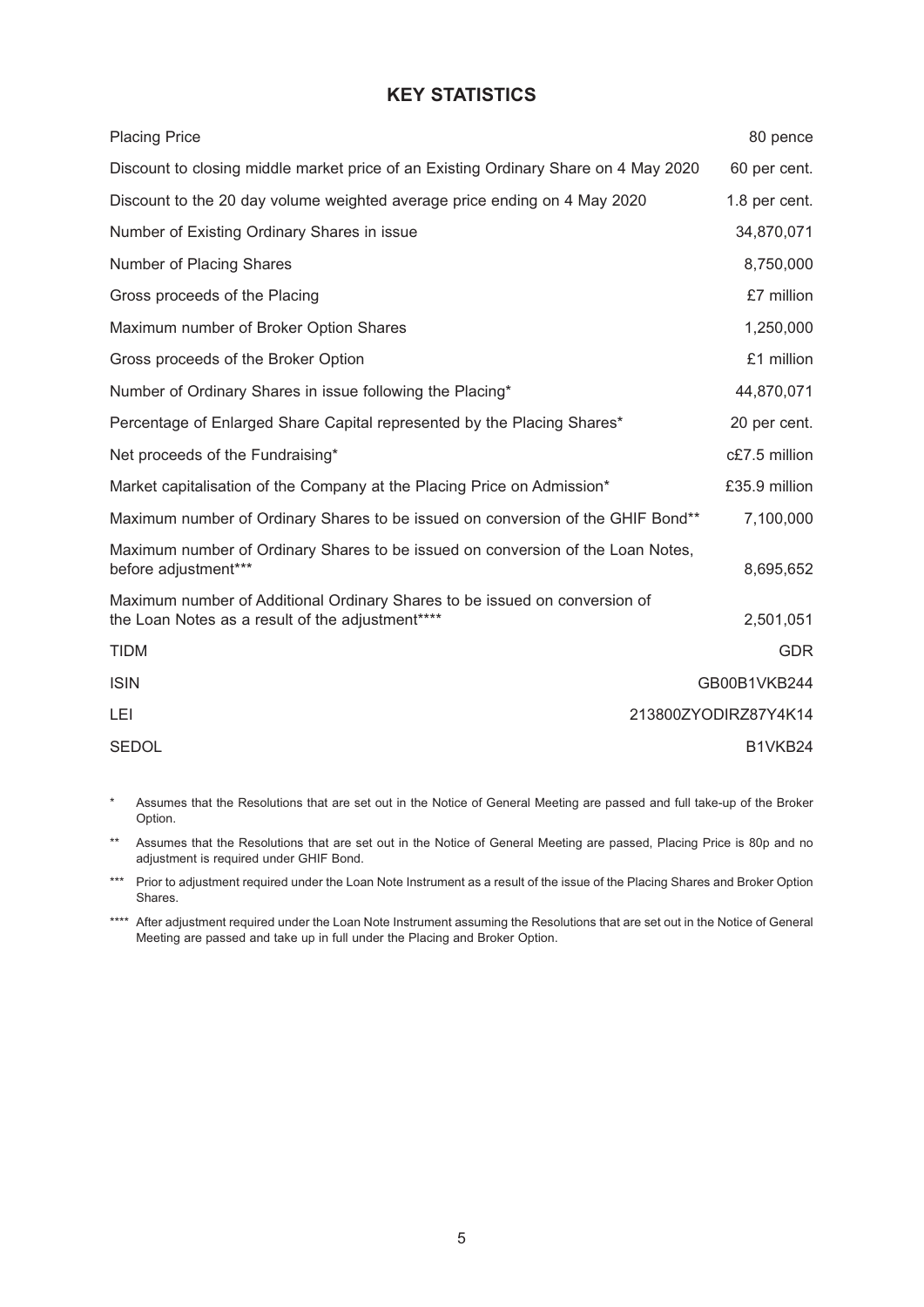# **DIRECTORS, SECRETARY AND ADVISERS**

| Directors:                                                                                           | Ian Gilham (Non-Executive Chairman)<br>David Budd (Chief Executive Officer)<br>Matthew Fowler (Chief Financial Officer)<br>Tom Lindsay (Non-Executive Director)<br>Chris Yates (Non-Executive Director) |
|------------------------------------------------------------------------------------------------------|---------------------------------------------------------------------------------------------------------------------------------------------------------------------------------------------------------|
|                                                                                                      | All of whose business address is 48 Grafton Street,<br>Manchester M13 9XX                                                                                                                               |
| <b>Company Secretary:</b>                                                                            | <b>Matthew Fowler</b>                                                                                                                                                                                   |
| <b>Registered Office:</b>                                                                            | 48 Grafton Street<br>Manchester<br>M13 9XX                                                                                                                                                              |
| <b>Company Website:</b>                                                                              | www.genedriveplc.com                                                                                                                                                                                    |
| <b>Telephone Number:</b>                                                                             | +44 (0)161 989 0245                                                                                                                                                                                     |
| <b>Nominated Adviser, Joint</b><br><b>Bookrunner &amp; Joint Corporate</b><br><b>Broker:</b>         | <b>Peel Hunt LLP</b><br>Moor House<br>120 London Wall<br>London<br>EC2Y 5ET                                                                                                                             |
| Joint Bookrunner and Joint<br><b>Corporate Broker:</b>                                               | finnCap Ltd<br>60 New Broad St<br>London<br>EC2M 1JJ                                                                                                                                                    |
| <b>Lawyers to the Company:</b>                                                                       | <b>Addleshaw Goddard LLP</b><br>Cornerstone<br>107 West Regent Street<br>Glasgow<br><b>G2 2BA</b>                                                                                                       |
| <b>Lawyers to the Nominated</b><br>Adviser, Joint Bookrunners and<br><b>Joint Corporate Brokers:</b> | <b>Travers Smith LLP</b><br>10 Snow Hill<br>London<br>EC1A 2AL                                                                                                                                          |
| <b>Registrars:</b>                                                                                   | <b>Neville Registrars Limited</b><br>Neville House<br><b>Steelpark Road</b><br>Halesowen<br><b>B62 8HD</b>                                                                                              |
| <b>Financial PR and</b><br><b>Communications:</b>                                                    | <b>Walbrook PR Limited</b><br>4 Lombard Street<br>London<br>EC3V 9HD                                                                                                                                    |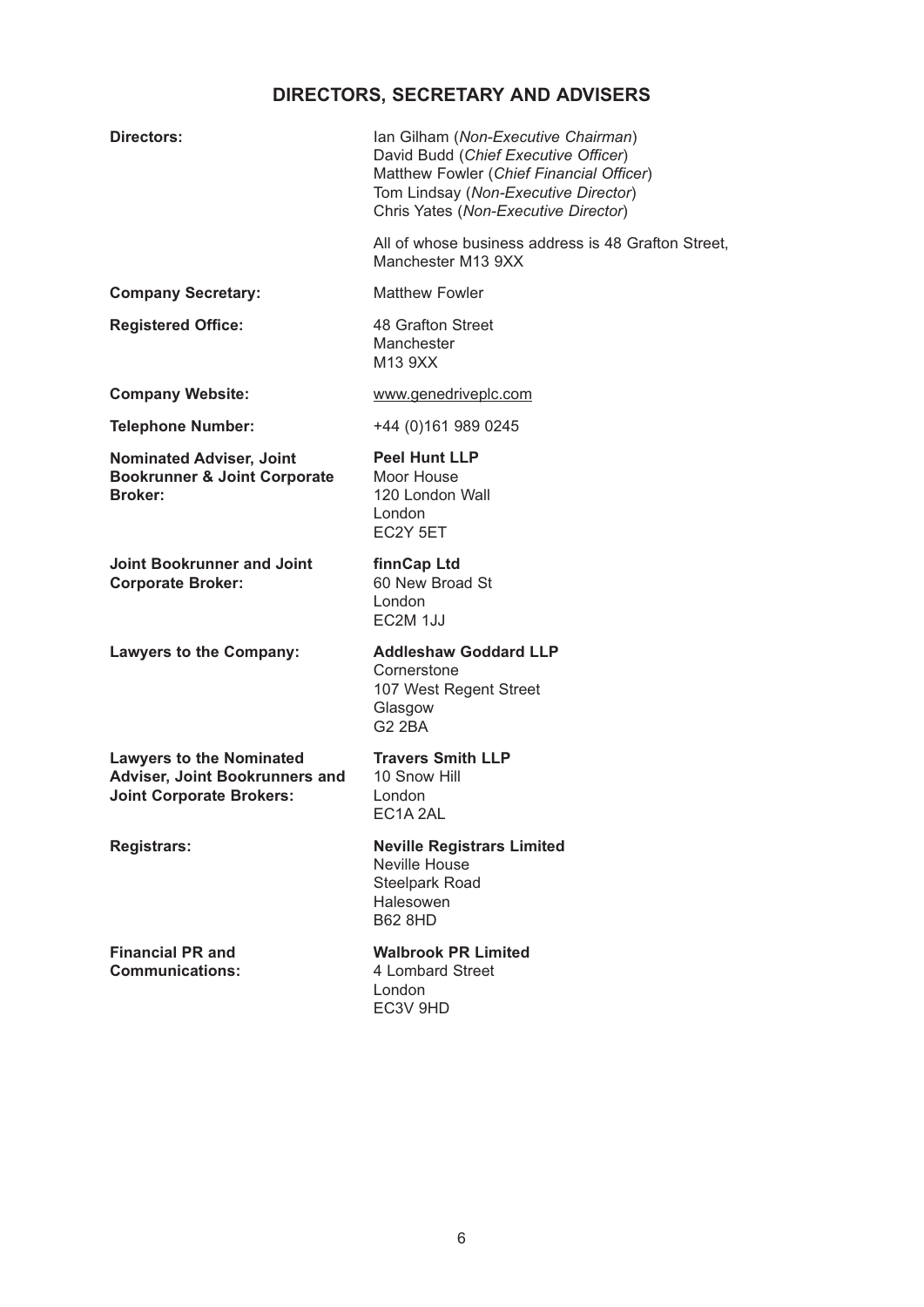# **EXPECTED TIMETABLE OF PRINCIPAL EVENTS**

| Announcement of the Placing and the Broker Option                                                                                                        | 5 May 2020                |
|----------------------------------------------------------------------------------------------------------------------------------------------------------|---------------------------|
| Broker Option open on                                                                                                                                    | 5 May 2020                |
| Posting of the Circular and Form of Proxy                                                                                                                | 7 May 2020                |
| <b>Broker Option closes</b>                                                                                                                              | 5 p.m. on 11 May 2020     |
| Announcement of the results of the Broker Option                                                                                                         | 12 May 2020               |
| Latest time for receipt of Forms of Proxy for the General Meeting                                                                                        | 10.00 a.m. on 22 May 2020 |
| <b>General Meeting</b>                                                                                                                                   | 10.00 a.m. on 27 May 2020 |
| Admission of the Placing Shares and such number of Broker Option<br>Shares as may be subscribed for to trading on AIM                                    | 8 a.m. on 28 May 2020     |
| Placing Shares and such number of Broker Option Shares to be held in<br>uncertificated form credited to CREST stock accounts                             | 28 May 2020               |
| Expected date of dispatch of definitive share certificates for Placing<br>Shares and such number of Broker Option Shares to be held in certificated form | 4 June 2020               |

#### Notes

1. Each of the times and dates set out in the above timetable and mentioned in this document is subject to change by the Company (with the agreement of Peel Hunt LLP and finnCap Ltd), in which event details of the new times and dates will be notified to London Stock Exchange plc and the Company will make an appropriate announcement to a Regulatory Information Service.

2. References to times in this document are to London times unless otherwise stated.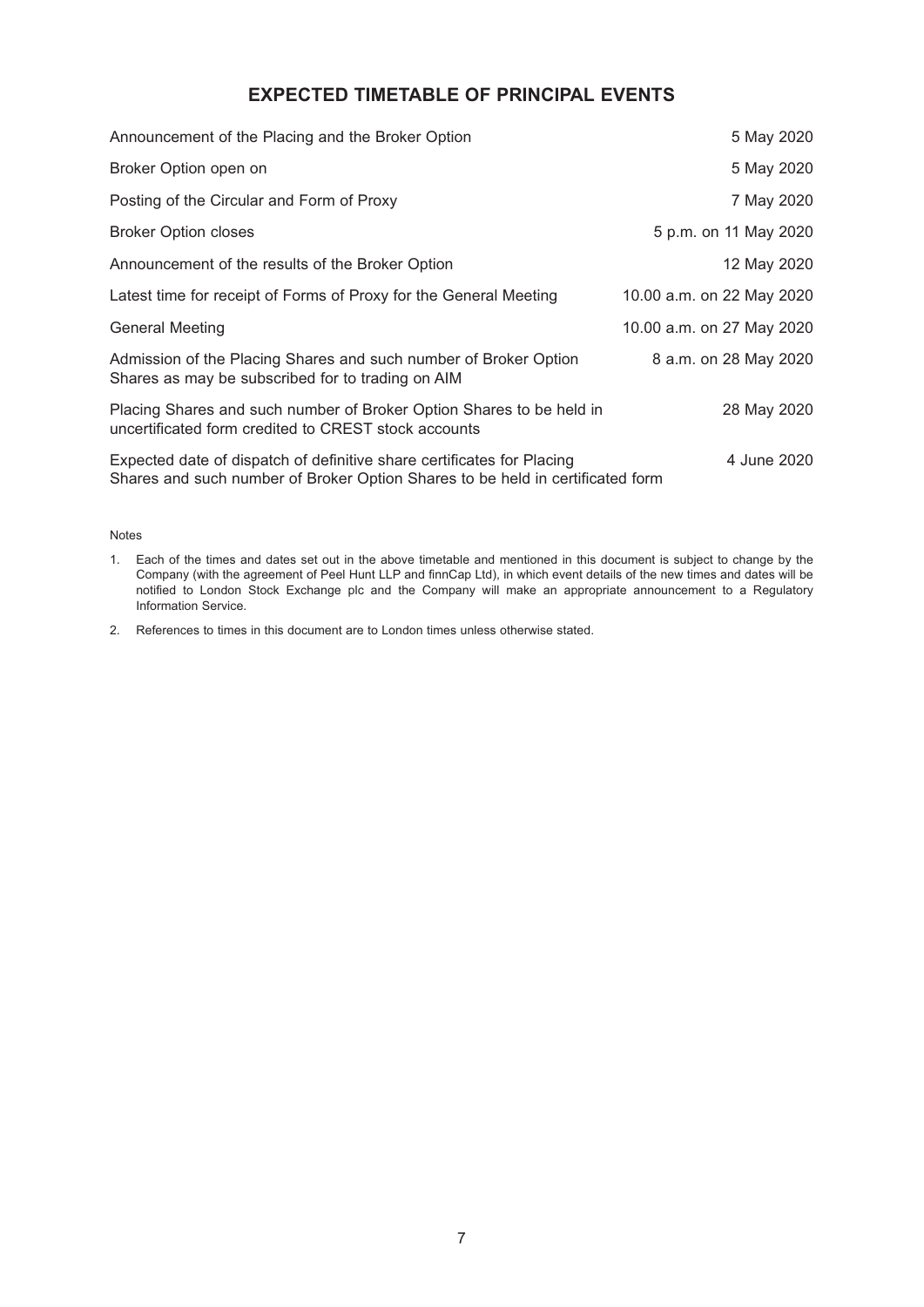# **DEFINITIONS**

The following definitions apply throughout this document, unless the context requires otherwise:

| "Act"                                         | the Companies Act 2006, as amended                                                                                                                                                                                                                                                                                                                                                                              |
|-----------------------------------------------|-----------------------------------------------------------------------------------------------------------------------------------------------------------------------------------------------------------------------------------------------------------------------------------------------------------------------------------------------------------------------------------------------------------------|
| "Additional Ordinary Shares"                  | up to a maximum of 2,501,051 Ordinary Shares which are<br>required to be allotted and issued to BGF on conversion of the<br>BGF Loan Notes as a result of adjustment to the conversion<br>price under the BGF Loan Note Instrument to maintain BGF's<br>percentage of voting rights after adjustment and conversion,<br>assuming subscription in full for the Placing Shares and Broker<br><b>Option Shares</b> |
| "Admission"                                   | admission of the New Ordinary Shares (including such number<br>of Broker Option Shares as may be subscribed for) to trading on<br>AIM becoming effective in accordance with the AIM Rules                                                                                                                                                                                                                       |
| "AIM"                                         | the market of that name operated by the London Stock<br>Exchange                                                                                                                                                                                                                                                                                                                                                |
| "AIM Rules"                                   | the AIM Rules for Companies and/or the AIM Rules for<br>Nominated Advisers (as the context may require)                                                                                                                                                                                                                                                                                                         |
| "AIM Rules for Companies"                     | the rules of AIM as set out in the publication entitled "AIM Rules<br>for Companies" published by the London Stock Exchange from<br>time to time                                                                                                                                                                                                                                                                |
| "AIM Rules for Nominated<br><b>Advisers</b> " | the rules of AIM as set out in the publication entitled "AIM Rules<br>for Nominated Advisers" published by the London Stock<br>Exchange from time to time                                                                                                                                                                                                                                                       |
| "Announcement"                                | the RIS announcement issued by the Company dated 5 May<br>2020 announcing the Placing and Broker Option                                                                                                                                                                                                                                                                                                         |
| "Appendix"                                    | the appendix to the Announcement setting out the terms and<br>conditions of the Placing                                                                                                                                                                                                                                                                                                                         |
| "BGF"                                         | BGF Investments LP (a limited partnership with registered<br>number LP14928), acting by its manager BGF Investment<br>Management Limited (company number 10608481)                                                                                                                                                                                                                                              |
| "BGF Subscription Agreement"                  | the subscription agreement entered into among (i) the Company<br>(ii) the Executive Directors, (iii) BGF Investments LP and (iv)<br>BGF Investment Management Limited dated 15 November 2018<br>in respect of the subscription by BGF for the convertible Loan<br><b>Notes</b>                                                                                                                                  |
| "Board" or "Directors"                        | the board of directors of the Company, whose names are listed<br>on page 6 of this document                                                                                                                                                                                                                                                                                                                     |
| "Bookbuild"                                   | the accelerated bookbuild process conducted in relation to the<br>Placing which established the demand for the Placing Shares to<br>be issued pursuant to the Placing at the Placing Price                                                                                                                                                                                                                      |
| "Broker Option"                               | the option granted by the Company to Peel Hunt and finnCap to<br>procure the subscription of the Broker Option Shares, pursuant<br>to the terms of the Placing Agreement                                                                                                                                                                                                                                        |
| "Broker Option Shares"                        | up to 1,250,000 new Ordinary Shares to be subscribed for by<br>existing and other investors at the Placing Price, to the extent the<br>Broker Option is exercised under the terms of the Placing<br>Agreement                                                                                                                                                                                                   |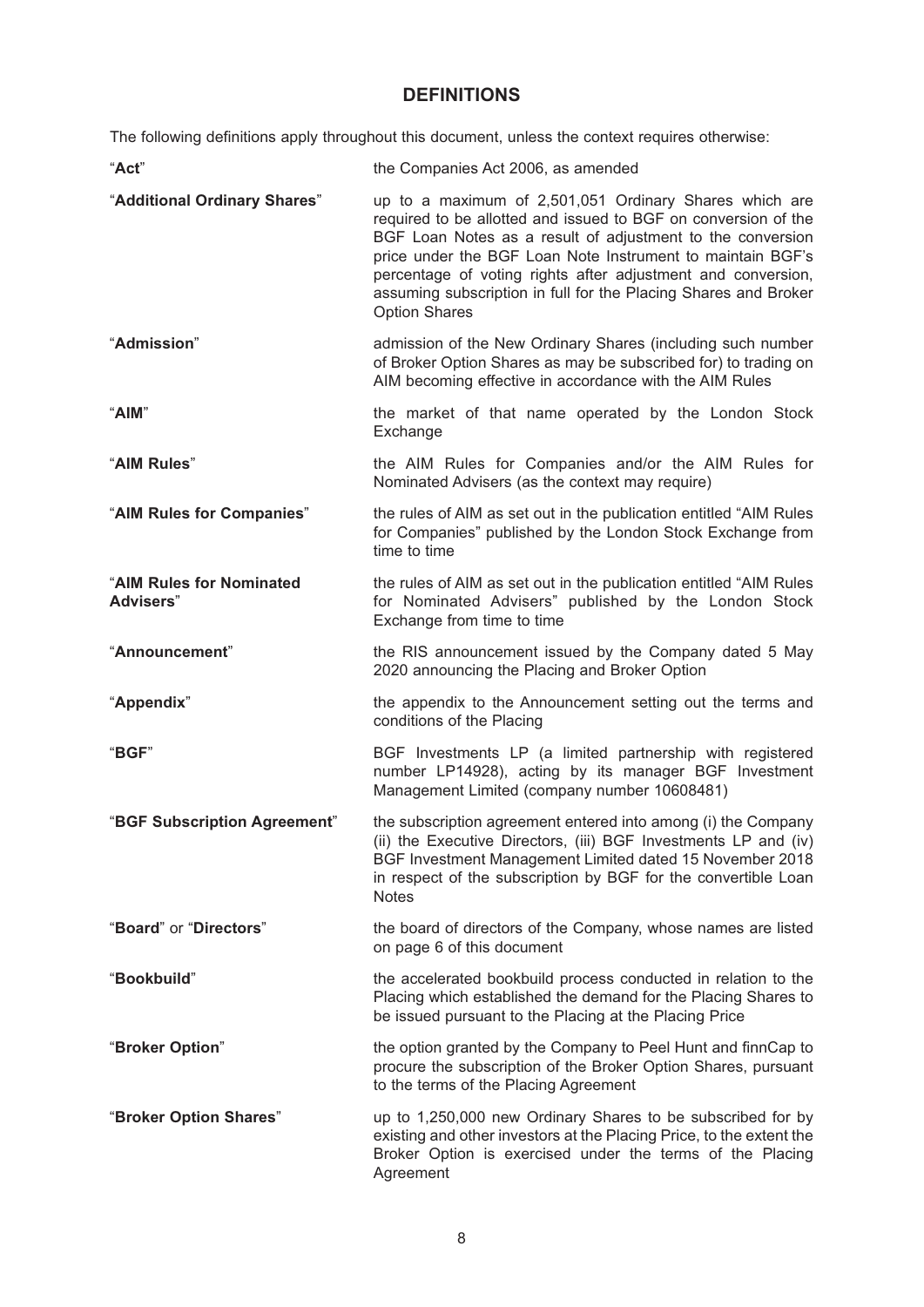| "Business Day"                              | any day (excluding Saturdays and Sundays and public holidays<br>in England and Wales) on which banks are open in London for<br>normal banking business and the London Stock Exchange is<br>open for trading                                                                                                                                     |
|---------------------------------------------|-------------------------------------------------------------------------------------------------------------------------------------------------------------------------------------------------------------------------------------------------------------------------------------------------------------------------------------------------|
| "certificated" or "in certificated<br>form" | an Ordinary Share or other security recorded on a company's<br>share register as being held in certificated form (that is not in<br>CREST)                                                                                                                                                                                                      |
| "Circular" or "this document"               | this circular of the Company giving (amongst other things)<br>details of the Placing, the Broker Option and incorporating the<br>Notice of General Meeting                                                                                                                                                                                      |
| "Company" or "genedrive"                    | genedrive plc, a public limited company incorporated in England<br>and Wales under registered number 06108621                                                                                                                                                                                                                                   |
| "CREST"                                     | the relevant system (as defined in the Regulations) which<br>enables title to units of relevant securities (as defined in the<br>Regulations) to be evidenced and transferred without a written<br>instrument and in respect of which Euroclear is the Operator (as<br>defined in the CREST Regulations)                                        |
| "CREST Manual"                              | the compendium of documents entitled "CREST Manual"<br>published by Euroclear from time to time and comprising the<br>CREST Reference Manual, the CREST Central Counterparty<br>Service Manual, the CREST International Manual, the CREST<br>Rules (including CREST Rule 8), the CREST CCSS Operating<br>Manual and the CREST Glossary of Terms |
| "CREST member"                              | a person who has been admitted to CREST as a system-<br>member (as defined in the CREST Regulations)                                                                                                                                                                                                                                            |
| "CREST participant"                         | a person who is, in relation to CREST, a system-participant (as<br>defined in the CREST regulations)                                                                                                                                                                                                                                            |
| "CREST Regulations" or<br>"Regulations"     | the Uncertificated Securities Regulations 2001 (SI 2001/3755)<br>(as amended from time to time)                                                                                                                                                                                                                                                 |
| "CREST sponsor"                             | a CREST participant admitted to CREST as a CREST sponsor                                                                                                                                                                                                                                                                                        |
| "CREST sponsored member"                    | a CREST member admitted to CREST as a sponsored member                                                                                                                                                                                                                                                                                          |
| "EIS"                                       | <b>Enterprise Investment Scheme</b>                                                                                                                                                                                                                                                                                                             |
| "Enlarged Share Capital"                    | the entire issued share capital of the Company immediately<br>following Admission, assuming no other Ordinary Shares are<br>issued between the date of the Announcement and Admission<br>and assuming the 8,750,000 Placing Shares are issued and<br>subscription for all of the 1,250,000 Broker Option Shares                                 |
| "EU"                                        | the European Union                                                                                                                                                                                                                                                                                                                              |
| "Euroclear"                                 | Euroclear UK & Ireland Limited, the Operator of CREST (as<br>defined in CREST Regulations)                                                                                                                                                                                                                                                      |
| "Executive Directors"                       | means David Budd and Matthew Fowler                                                                                                                                                                                                                                                                                                             |
| "Existing Ordinary Shares"                  | the 34,870,071 Ordinary Shares in issue on 6 May 2020, (the<br>latest practicable date before issue of this document) all of which<br>are admitted to trading on AIM                                                                                                                                                                            |
| "finnCap"                                   | finnCap Ltd, the Company's joint bookrunner and joint broker                                                                                                                                                                                                                                                                                    |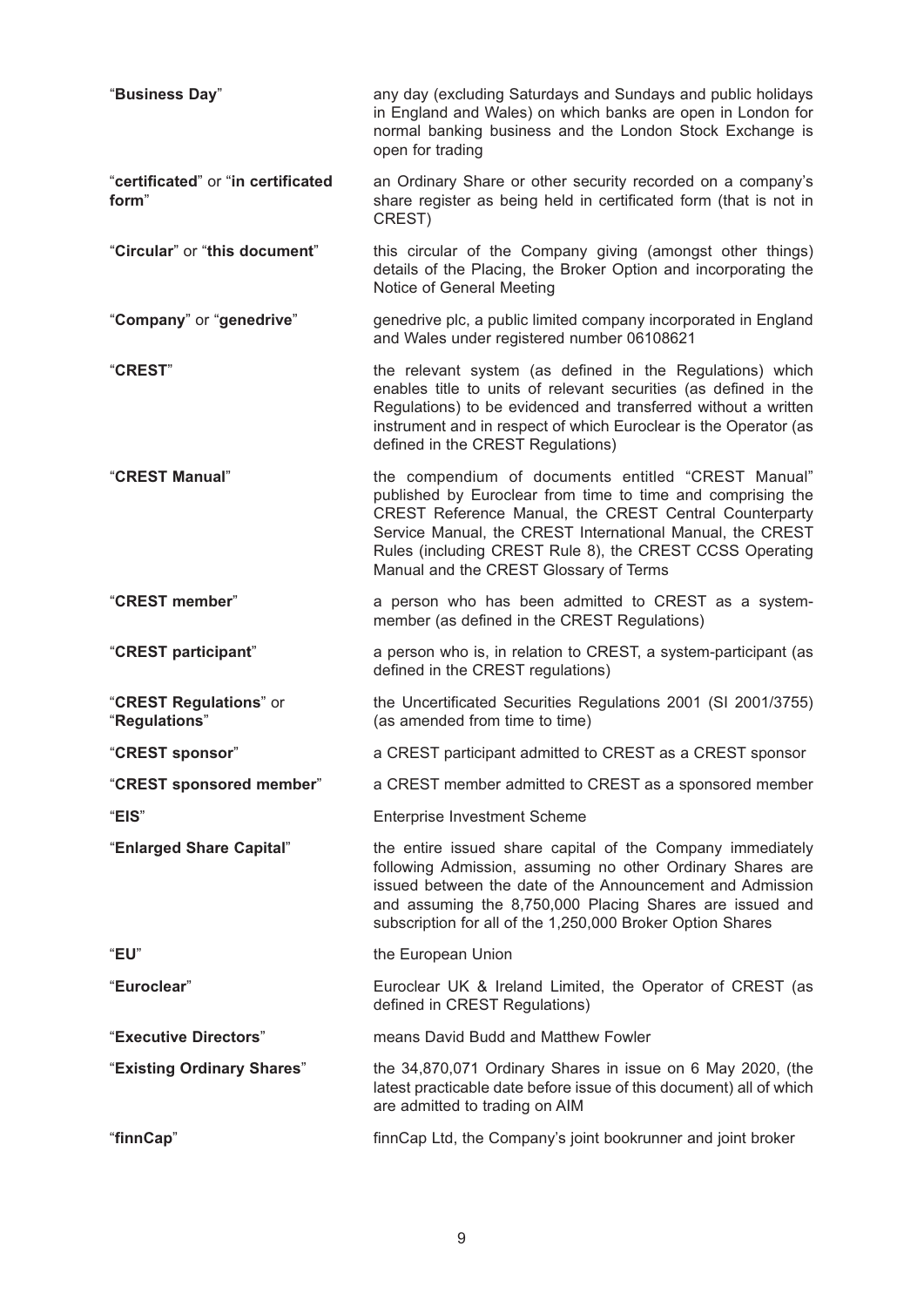| "Form of Proxy"                            | the form of proxy accompanying this Circular for use by<br>Shareholders in relation to the General Meeting                                                                                                                                                                                                                                                                                                                                                                                       |  |  |
|--------------------------------------------|--------------------------------------------------------------------------------------------------------------------------------------------------------------------------------------------------------------------------------------------------------------------------------------------------------------------------------------------------------------------------------------------------------------------------------------------------------------------------------------------------|--|--|
| "FSMA"                                     | the Financial Services and Markets Act 2000 (as amended)                                                                                                                                                                                                                                                                                                                                                                                                                                         |  |  |
| "Fundraising"                              | the Placing and Broker Option                                                                                                                                                                                                                                                                                                                                                                                                                                                                    |  |  |
| "General Meeting"                          | the general meeting of the Shareholders of the Company to be<br>held at The Incubator Building, 48 Grafton Street, Manchester,<br>M13 9XX at 10.00 a.m. on 27 May 2020, convened by the Notice<br>of General Meeting of which is set out at the end of this<br>document                                                                                                                                                                                                                          |  |  |
| "GHIF"                                     | Global Health Investment Fund I LLC, a Delaware limited liability<br>company, whose registered office is at 2711 Centerville Road,<br>Suite 400 in the City of Willmington, Delaware 19808 USA, a<br>private investment fund structured by JP Morgan Chase & Co<br>and the Bill and Melinda Gates Foundation. The fund finances<br>the development of drugs, vaccines, diagnostics and other<br>interventions against diseases that disproportionately burden<br>low and middle income countries |  |  |
| "GHIF Bond"                                | the US\$8million convertible bond entered into between GHIF<br>and the Company pursuant to the GHIF Bond and Collaboration<br>Agreement                                                                                                                                                                                                                                                                                                                                                          |  |  |
| "GHIF Bond and Collaboration<br>Agreement" | the collaboration and convertible bond purchase agreement<br>entered into between the Company and GHIF dated 21 July<br>2014, as amended and restated by amendment and restatement<br>agreements dated 23 June 2016 and 15 November 2018                                                                                                                                                                                                                                                         |  |  |
|                                            |                                                                                                                                                                                                                                                                                                                                                                                                                                                                                                  |  |  |
| "Group"                                    | the Company, its subsidiaries and subsidiary undertakings                                                                                                                                                                                                                                                                                                                                                                                                                                        |  |  |
| "Intercreditor Deed"                       | the intercreditor deed entered into among the Company, BGF<br>and GHIF on 10 December 2018                                                                                                                                                                                                                                                                                                                                                                                                       |  |  |
| "Joint Bookrunners"                        | Peel Hunt and finnCap                                                                                                                                                                                                                                                                                                                                                                                                                                                                            |  |  |
| "Loan Notes"                               | the £2,500,000 convertible loan notes issued to BGF in<br>accordance with the Loan Note Instrument                                                                                                                                                                                                                                                                                                                                                                                               |  |  |
| "Loan Note Instrument"                     | the convertible loan note instrument dated 10 December 2018                                                                                                                                                                                                                                                                                                                                                                                                                                      |  |  |
| "London Stock Exchange"                    | London Stock Exchange plc                                                                                                                                                                                                                                                                                                                                                                                                                                                                        |  |  |
| "New Ordinary Shares"                      | together, the Placing Shares and the Broker Option Shares                                                                                                                                                                                                                                                                                                                                                                                                                                        |  |  |
| "Notice of General Meeting"                | the notice of General Meeting which is set out at the end of this<br>document                                                                                                                                                                                                                                                                                                                                                                                                                    |  |  |
| "Ordinary Shares"                          | ordinary shares of £0.015 each in the capital of the Company                                                                                                                                                                                                                                                                                                                                                                                                                                     |  |  |
| "Peel Hunt"                                | Peel Hunt LLP, a Limited Liability Partnership incorporated and<br>registered in England with No. OC357088 whose registered<br>office is Moor House, 120 London Wall, London EC2Y 5ET, the<br>Company's nominated adviser, joint bookrunner and joint broker                                                                                                                                                                                                                                     |  |  |
| "Placees"                                  | eligible institutional investors procured by Peel Hunt and finnCap<br>and subscribing for Placing Shares in the Placing                                                                                                                                                                                                                                                                                                                                                                          |  |  |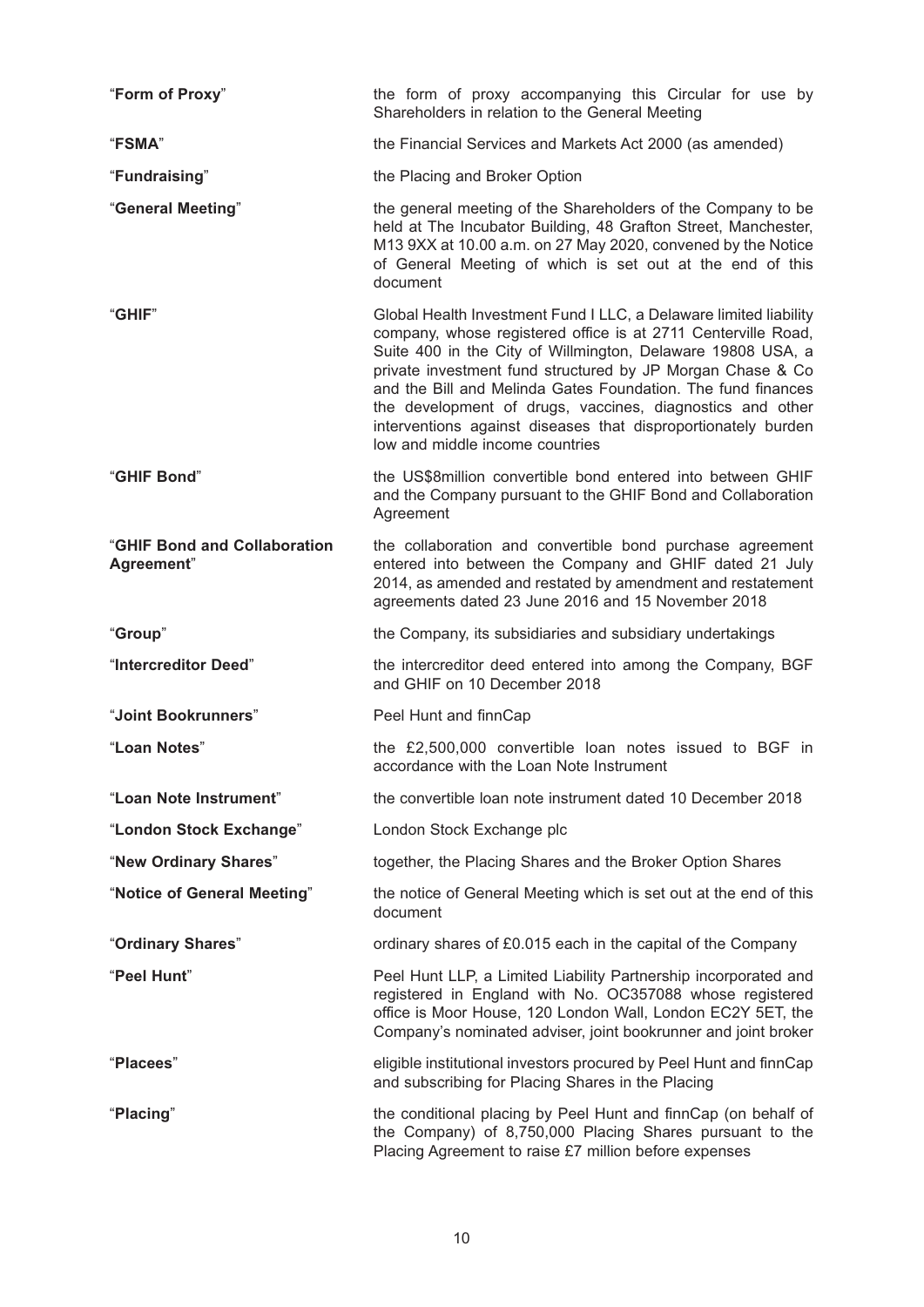| "Placing Agreement"                          | the conditional placing agreement dated 5 May 2020 relating to<br>the Placing and Broker Option made between the Company,<br>Peel Hunt and finnCap                                                                   |
|----------------------------------------------|----------------------------------------------------------------------------------------------------------------------------------------------------------------------------------------------------------------------|
| "Placing Price"                              | means 80 pence per New Ordinary Share                                                                                                                                                                                |
| "Placing Proceeds"                           | the gross proceeds of the issue of the Placing Shares pursuant<br>to the Placing                                                                                                                                     |
| "Placing Results Announcement"               | means the RIS announcement of the results of the Placing dated<br>5 May 2020                                                                                                                                         |
| "Placing Shares"                             | the 8,750,000 New Ordinary Shares which are to be issued for<br>cash to successful Placees under the Placing whose allotment<br>and issue is conditional (amongst other things) on the passing of<br>the Resolutions |
| "Registrars" or "Neville"                    | Neville Limited Registrars of Neville House, Steelpark Road,<br>Halesowen, B62 8HD                                                                                                                                   |
| "Regulatory Information Service"<br>or "RIS" | a regulatory information service operated by the London Stock<br>Exchange as defined in the AIM Rules for Companies                                                                                                  |
| "Resolutions"                                | the resolutions to be proposed at the General Meeting as set out<br>in the Notice of General Meeting                                                                                                                 |
| "Shareholders"                               | the holders of Ordinary Shares for the time being, each<br>individually a "Shareholder"                                                                                                                              |
| "UK" or "United Kingdom"                     | the United Kingdom of Great Britain and Northern Ireland                                                                                                                                                             |
| "uncertificated" or<br>"uncertificated form" | recorded on the register of members of the Company as being<br>held in uncertificated form in CREST and, title to which, by virtue<br>of the CREST Regulations, may be transferred by means of<br><b>CREST</b>       |
| "US" or "United States"                      | the United States of America, its territories and possessions, any<br>state of the United States and the District of Columbia                                                                                        |
| "VCT"                                        | Venture Capital Trust                                                                                                                                                                                                |
| "WHO"                                        | World Health Organization                                                                                                                                                                                            |

All references in this document to "£", "pence" or "p" are to the lawful currency of the United Kingdom and all references to "US\$" or "\$" are to the lawful currency of the United States.

All references to time in this document are to London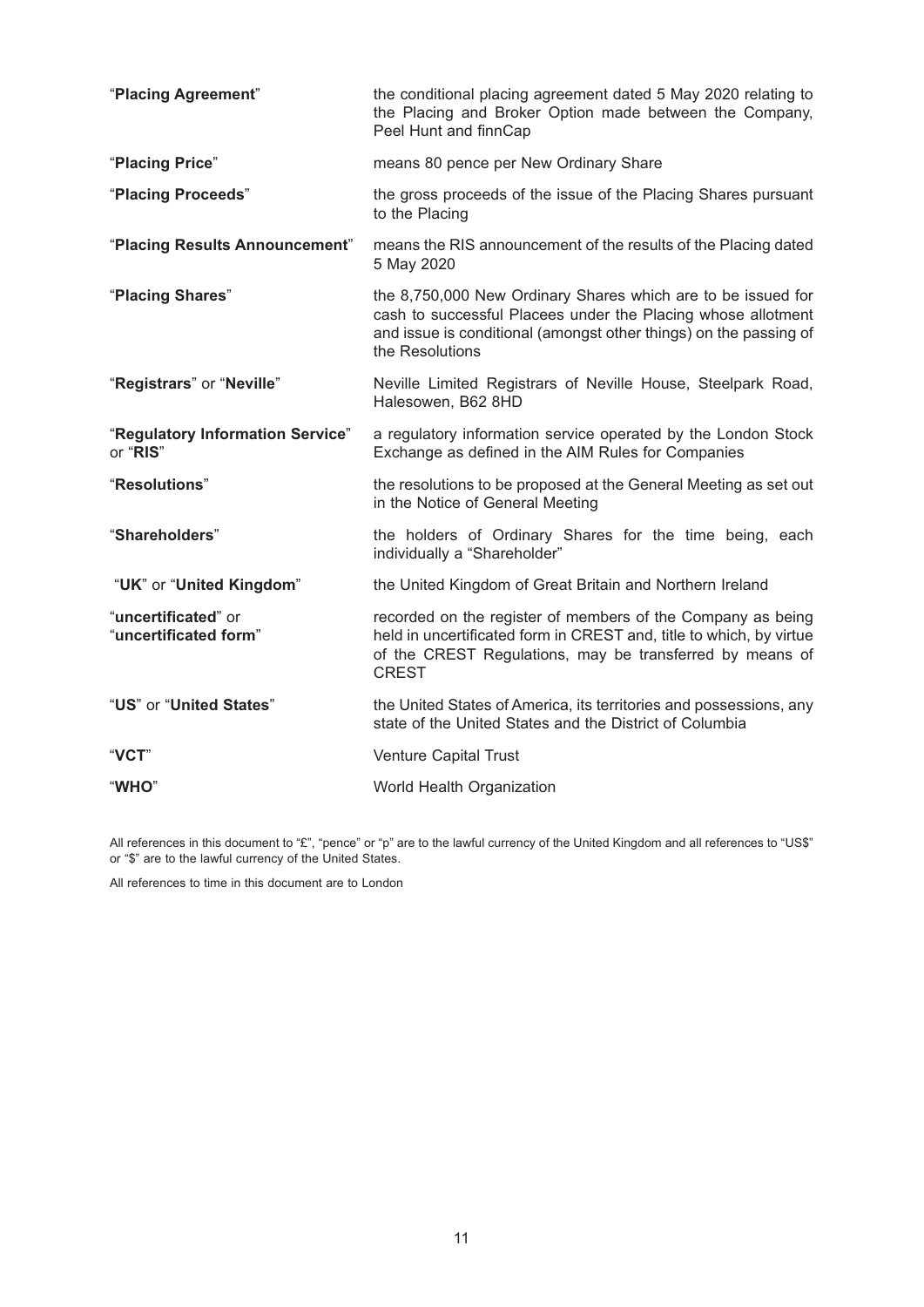# **PART I**

# **LETTER FROM THE CHAIRMAN OF GENEDRIVE PLC**

# genedrive **genedrive plc**

*(Incorporated and registered in England and Wales with registered no. 06108621)*

Ian Gilham (*Non-Executive Chairman*) 48 Grafton Street David Budd (*Chief Executive Officer*) Manchester Matthew Fowler (*Chief Financial Officer*) M13 9XX Tom Lindsay (*Non-Executive Director*) Chris Yates (*Non-Executive Director*)

*Directors: Registered Office:*

7 May 2020

Dear Shareholder

#### **Proposed Placing and issue of 8,750,000 Placing Shares to raise £7 million, Proposed Broker Option over up to 1,250,000 Broker Option Shares to raise up to £1 million and Notice of General Meeting**

#### **1. Introduction**

On 5 May 2020, the Company announced its intention to raise  $£7$  million (before expenses) by way of a conditional placing with new and existing investors through the issue of 8,750,000 New Ordinary Shares at a price of 80 pence per Placing Share.

The Company also announced a proposal to raise up to a further £1 million by way of the Broker Option through the issue of up to 1,250,000 additional New Ordinary Shares at the Placing Price, in order to allow smaller shareholders of the Company and retail and other institutional investors to participate in the Fundraising.

The Placing and the Broker Option have not been underwritten.

The Placing, undertaken by way of accelerated bookbuild, was made available to certain eligible existing shareholders and new institutional investors. Certain of the Directors and an employee considered a PDMR have agreed to subscribe for, in aggregate, 25,000 New Ordinary Shares with an aggregate value of £20,000 via the Placing and certain of the Directors have indicated an intention to place orders to subscribe for, in aggregate, 50,000 New Ordinary Shares with an aggregate value of £40,000 via the Broker Option, as set out in paragraph 10 below.

The Placing Price of 80 pence per New Ordinary Share and equates to a 60 per cent. discount to the mid-market closing price of an Ordinary Shares on 4 May 2020, the last practicable date prior to the date of the Announcement and a 1.8 per cent. discount to the 20 day volume weighted average price ending on 4 May 2020.

On 24 March 2020 the Company's share price closed at 9p and on the following day the Company issued a business update confirming that it was developing two SARS-COV-2 tests. genedrive's share price rose on the day of that announcement, closed at 29.5p and has performed very strongly since. The Directors believe this share price performance has been driven by increased investor interest in companies with potential diagnostic and therapeutic solutions to the COVID-19 crisis. The Company's share price rose further following the Company's announcement on 20 April 2020 (confirming it had entered into an agreement with Cytiva for the development of the Genedrive® 96 SARS-CoV-2 assay for use on lab-based PCR instruments) and the announcement on 1 May 2020 (confirming it had completed the last significant manufacturing milestone in the co-development of the Genedrive® 96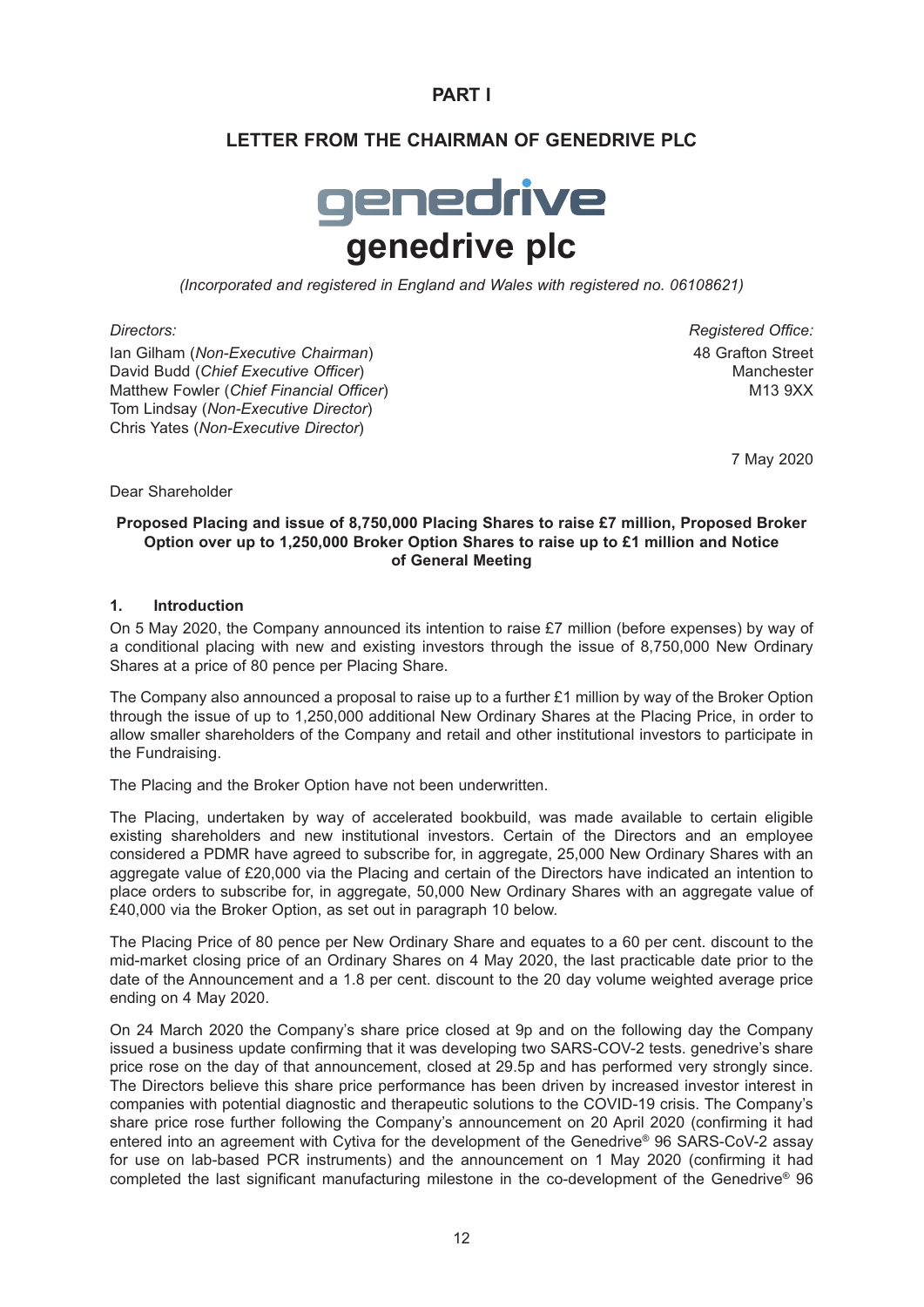SARS-CoV-2 kit with Cytiva). The price of an Ordinary Share at the close of business on 27 April 2020, the day before the Company started the roadshow with potential investors for the Fundraising, was 88p. The Company's share price closed at 198p on 4 May 2020, the last practicable date prior to the date of the Announcement.

The Company has recently received advance assurance from HMRC that the Ordinary Shares in the Company represent a qualifying investment for a VCT and are capable of qualifying for EIS tax reliefs. Accordingly around £5 million of the Placing Shares and Broker Option Shares (together the "New Ordinary Shares") are expected to rank as "eligible shares" and will be capable of being a "qualifying holding" for the purposes of investment by VCTs, and that the Company can issue EIS 3 "compliance certificates" for the purpose of EIS.

The Fundraising is conditional, *inter alia*, on the passing of the Resolutions at the General Meeting to be held at 10.00 a.m. on 27 May 2020 at The Incubator Building, 48 Grafton Street, Manchester M13 9XX. The Resolutions are contained in the Notice of General Meeting at Part II of this document.

**In light of public health advice in response to the COVID-19 outbreak, including to limit travel, and public gatherings, the Company strongly encourages all shareholders to submit their Form of Proxy appointing the Chairman of the meeting as proxy rather than attend the meeting in person. Only the formal business of the Resolutions will be carried out at the meeting. As a result of this Government advice, Shareholders who seek to attend the General Meeting will not be admitted.**

Application will be made to the London Stock Exchange for the Placing Shares and such number of Broker Option Shares as may be subscribed for to be admitted to trading on AIM. It is expected that Admission will occur at 08.00 a.m. on 28 May 2020 (or such other date as the Company, Peel Hunt and finnCap may agree, being no later than 11 June 2020). The Placing Shares will, when issued, represent approximately 20 per cent of the Enlarged Share Capital and the Placing Shares and the Broker Option Shares when issued, will rank *pari passu* with the existing Ordinary Shares.

The purpose of this letter is to set out the background to, and the reasons for, the Fundraising. It explains why the Directors consider the Fundraising to be in the best interests of the Company and its Shareholders as a whole. It also recommends that Shareholders vote in favour of all of the Resolutions to be proposed at the General Meeting, as the Directors intend to do themselves in respect of their own beneficial shareholdings.

Shareholder approval is being sought at the General Meeting for the share capital authorities required in order to allot and issue the Placing Shares and such Broker Option Shares as may be subscribed for and to disapply statutory pre-emption rights in relation to such allotments. It also seeks authority to allot and issue the Additional Ordinary Shares and dis-apply pre-emption rights in relation to such allotment. The Additional Ordinary Shares are required to be allotted and issued to BGF on conversion of the Loan Notes, after making the adjustment to the conversion price as required by the Loan Note Instrument in order to maintain BGF's percentage voting rights, after adjustment and conversion. The maximum number of Additional Ordinary Shares to be issued to BGF as a result of such adjustment, assuming subscription in full for the Placing Shares and Broker Option Shares is estimated to be 2,501,051.

The General Meeting is convened for 10.00 a.m. on 27 May 2020 at The Incubator Building, 48 Grafton Street, Manchester, M13 9XX.

#### **2. Background to and reasons for the Fundraising**

#### *Background*

genedrive is a rapidly developing commercial-stage molecular diagnostics business, which develops highly accurate molecular diagnostic assays for use on its Genedrive® point-of-need molecular diagnostic gene reader instrument. genedrive has three tests on market or close to launch:

- Genedrive® HCV-ID assay, which is the first approved decentralised hepatitis C (HCV) test on market designed to diagnose if people should be treated with new life saving Direct-Antiviral Treatment;
- an Antibiotic-Induced Hearing Loss assay, which screens children for a genetic defect causing life-long deafness from certain antibiotics; and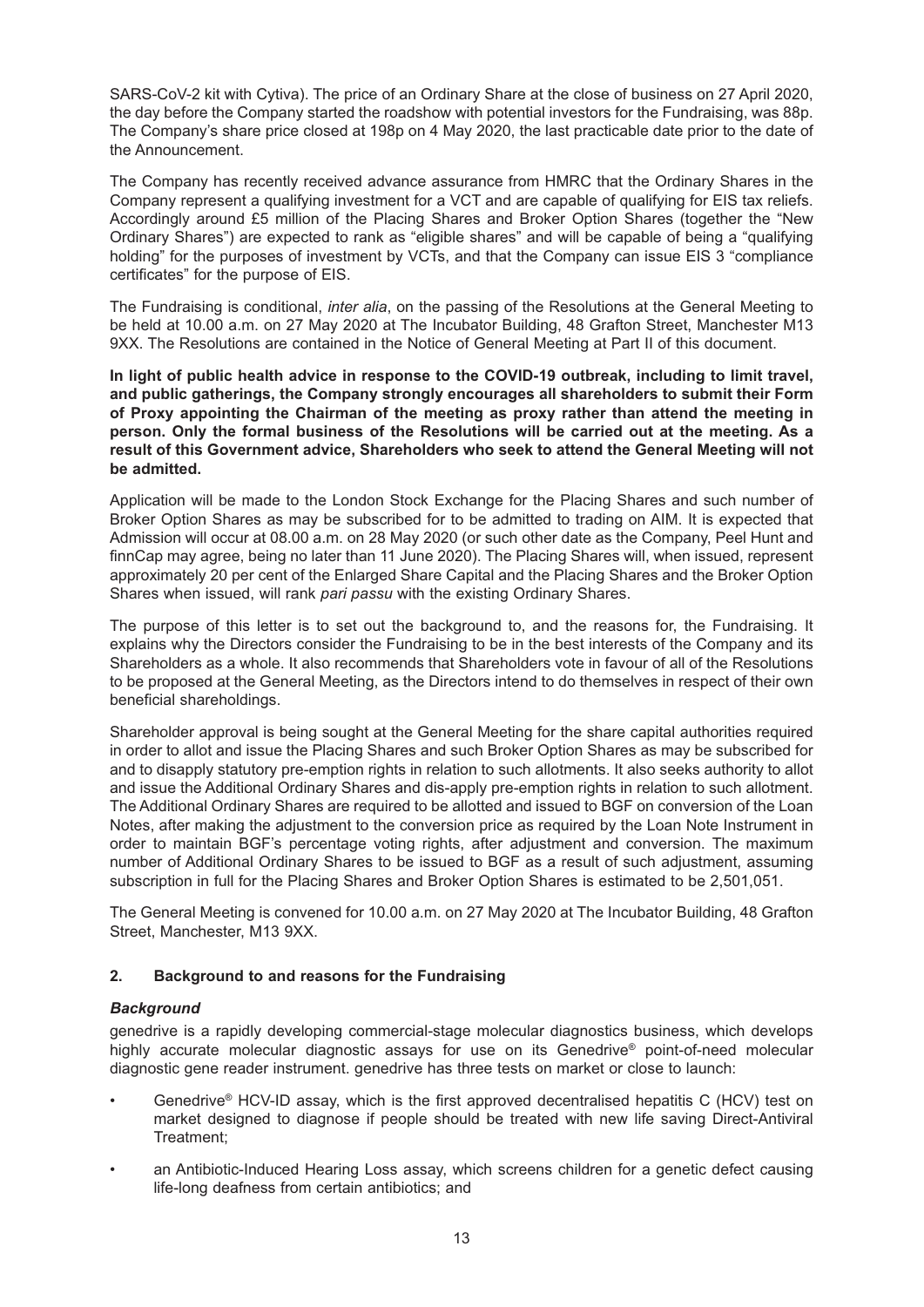• a portable field-deployed bio-warfare testing system developed for the US Department of Defense.

As announced on 25 March 2020, following the rapid global shift of healthcare emphasis towards testing and treatment of COVID-19, the Company refocused a significant part of its core resources towards development of two SARS-CoV-2 tests to detect people with active COVID-19 infections. The first test, which is circa three weeks from market, is a high throughput laboratory test and the second test, expected to be launched circa December 2020, is a point-of-care test that would run on a Genedrive® instrument. The Directors believe that the Company's skill set is also relevant for developing high throughput laboratory based tests and that the Company will be able to leverage its strong development, manufacturing and commercial relationships in its SARS-CoV-2 tests. The Company is expecting to make use of its existing distributor relationships as well as new distributors and some direct sales in accessing the markets for SARS-CoV-2 testing.

The Company also has a tuberculosis test in development expected to be launched in 2022.

In the announcement issued on 25 March 2020, the Company also confirmed that, based on an assumption of it delivering circa £1.0m in revenues to 30 June 2020, the Company had a cash runway at that time of 6-9 months. This excludes any funding or additional revenues from HCV, AIHL and the SARS-CoV-2 assays, but does assume genedrive utilises various UK Government support packages. To date the Company has not received funds from any UK Government lending package but has placed certain staff on furlough and has submitted a claim under the Governments Coronavirus Job Retention Scheme. The Company estimates that, excluding any net proceeds of the Fundraising (and on the same product revenue assumptions set out in the announcement of 25 March 2020), it has a cash runway of around five to seven months as at the date of this document. Shareholders' attention is therefore drawn to paragraph 13 below headed "Working Capital and importance of vote".

## **3. The Market**

#### *COVID-19 diagnostics market*

COVID-19, caused by infection with SARS-CoV-2, has emerged as a significant global threat and, in the absence of a vaccine, this is placing a huge burden on healthcare systems and economies worldwide. Diagnostic testing is a critical part of monitoring and controlling the spread of COVID-19 and only a few countries can potentially claim to have been testing widely enough to be able to control significantly the spread of disease. There are two types of tests for SARS-CoV-2 – those which test whether a person has the virus (PCR tests) and those used to detect the presence of antibodies against the virus (serology).

Governments require exit strategies from severe lock-downs which have been implemented around the world to slow the spread of the SARS-CoV-2 virus. Implementing high levels of diagnostic testing (to determine whether a person has the virus) and contact tracing is likely to be a critical part of providing key intelligence on the spread of the virus and reducing the risk of further waves of infection and corresponding impacts on health systems and economic activity. Only a relatively small percentage of the global population is estimated to have been infected to date with a recent WHO study finding this to be not more than 2% to 3%. Antibody tests, which look to identify certain biomarkers associated with COVID-19 infections, are also expected to be an important tool in monitoring disease progression through populations. However the WHO has recently warned that antibody testing has not yet been fully developed and proven for SARS-CoV-2 and therefore as a reliable next step for countries seeking to lift lockdown restrictions. The WHO has been advising against issuing things like immunity passports and risk free certificates at this point in the pandemic.

Pending the advancement of understanding of COVID-19 and treatment options for patients with more severe forms of the disease, detection of active disease in populations is likely to remain a key part of disease control policies. Further, the Directors believe that until therapeutic breakthroughs, and/or vaccines are approved and widely available, diagnostic testing and contact tracing are likely to remain critical elements of monitoring and controlling the spread of COVID-19.

The COVID-19 diagnostic market is highly fragmented with many companies marketing molecular, serology and antibody tests of varying speeds, requirements and accuracy. The US Food and Drug Administration (FDA) has granted Emergency Use authorization (EUA) to over 50 COVID-19 diagnostic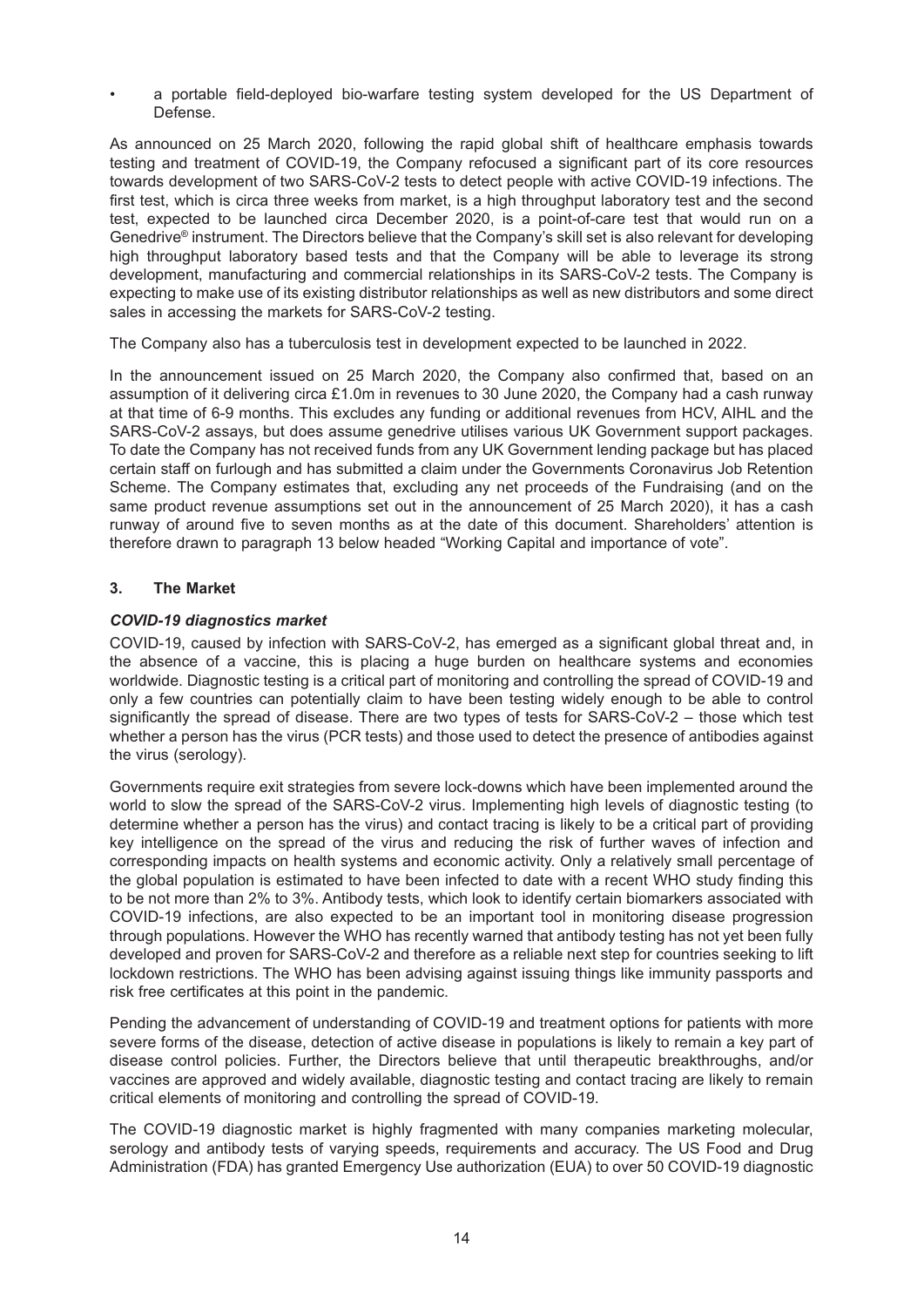tests of which three are approved for use in patient care settings. The Directors believe the demand for diagnostic testing currently far exceeds supply.

Tests to determine the presence of the virus can firstly be divided into those that can only be performed on a specific instrument (closed platform) and those that can be performed on multiple instruments (open platform), and secondly into laboratory based tests and tests that can be used at the point-ofcare. Many "tests" are sold as a package of raw ingredients requiring the lab to assemble and verify.

Whilst first to market opportunities are significant, the Directors believe that the underlying qualities and reliability of a test are also of significant importance. The Directors believe that distributors and endusers are looking for a clinically validated product that is stable and able to be used across the globe and that any assay should be flexible and able to be run on open platforms, easy to use and have internal controls and quality assurance.

#### *genedrive's SARS-CoV-2 tests*

genedrive is developing the Genedrive® 96-SARS-CoV-2, which is an open platform laboratory based test. The Genedrive® 96-SARS-CoV-2 is a one-step "ready to go" polymerase chain reaction (RT-PCR) test. It is a high volume laboratory assay compatible with multiple third party platforms and is expected to be able to perform 96 tests in under two hours. The Genedrive® 96 SARS-CoV2-test is a final format test, meaning that it only requires the addition of patient sample, and no other user preparation is required. The test can be transported globally without the need for refrigeration, which will support global product distribution and use in a variety of different environments. Other open platform laboratory based tests include the Novacyt COVID19 test and the Altona RealStar SARS-CoV-2 RT-PCR Kit.

On 20 April 2020, genedrive announced that it had entered into a development agreement with Cytiva (formerly GE Healthcare Life Sciences) to allow for high throughput manufacturing of over 10,000 tests per hour. genedrive has also secured sufficient supply chain commitments for the most critical components to enable the manufacturing of six million tests. The Company anticipates launching the Genedrive® 96-SARS-CoV-2 in May 2020 at an estimated price of £8-10 per test. The Company will address the market on a non-exclusive basis with sales through an appropriate mix of distributors and direct to customers. The Directors believe that based on its sales volume forecasts and estimates of selling prices in the market, the Company will be able to achieve attractive gross margins of at least 60%, noting genedrive does not fully absorb labour costs into its margins.

The exact performance characteristics of the assay will be determined following data generated with the production batches of assay, and finalised at the point of CE marking. In the development ("wet") phase prior to the freeze-drying process with Cytiva, the assay was able to detect 5-10 copies of COVID-19 virus target per reaction, a limit of detection equivalent to other validated PCR tests.

genedrive is also developing the Genedrive® SARS-CoV-2 ID Kit, which is a closed platform single patient point-of-care test that will run on the Genedrive® instrument. The Genedrive® SARS-CoV-2 ID Kit could provide rapid acute care testing for hospital staff, care homes, mobile facilities and emergency outbreaks with a target turnaround time of under 90 minutes. Other closed platform point-of-care tests include Abbott's Abbott ID NOW™ COVID-19 test.

Cytiva will manufacture the test cartridges, which will be able to be shipped at room temperature in a stable test-pack. genedrive intends to apply for a CE Mark for the test and seek relevant approvals in other relevant markets. The Company anticipates launching the Genedrive® SARS-CoV-2 ID Kit circa December 2020 through distributors at an estimated price of £20 per test and the Directors expect to achieve similar gross margins to the Genedrive® 96-SARS-CoV-2.

#### *Genedrive® HCV-ID Assay*

According to a 2015 WHO report, an estimated 70 million people worldwide are infected with HCV and there are 1.75 million new HCV infections annually. HCV primarily affects the liver and over many years infection often leads to liver disease, cirrhosis, liver failure or cancer. New 'curative' Direct Acting Antiviral (DAA) treatments for HCV are now becoming available at an affordable price in many target countries but molecular diagnostics need to be widely available prior to treatment to help identify the millions of patients that will benefit from DAAs.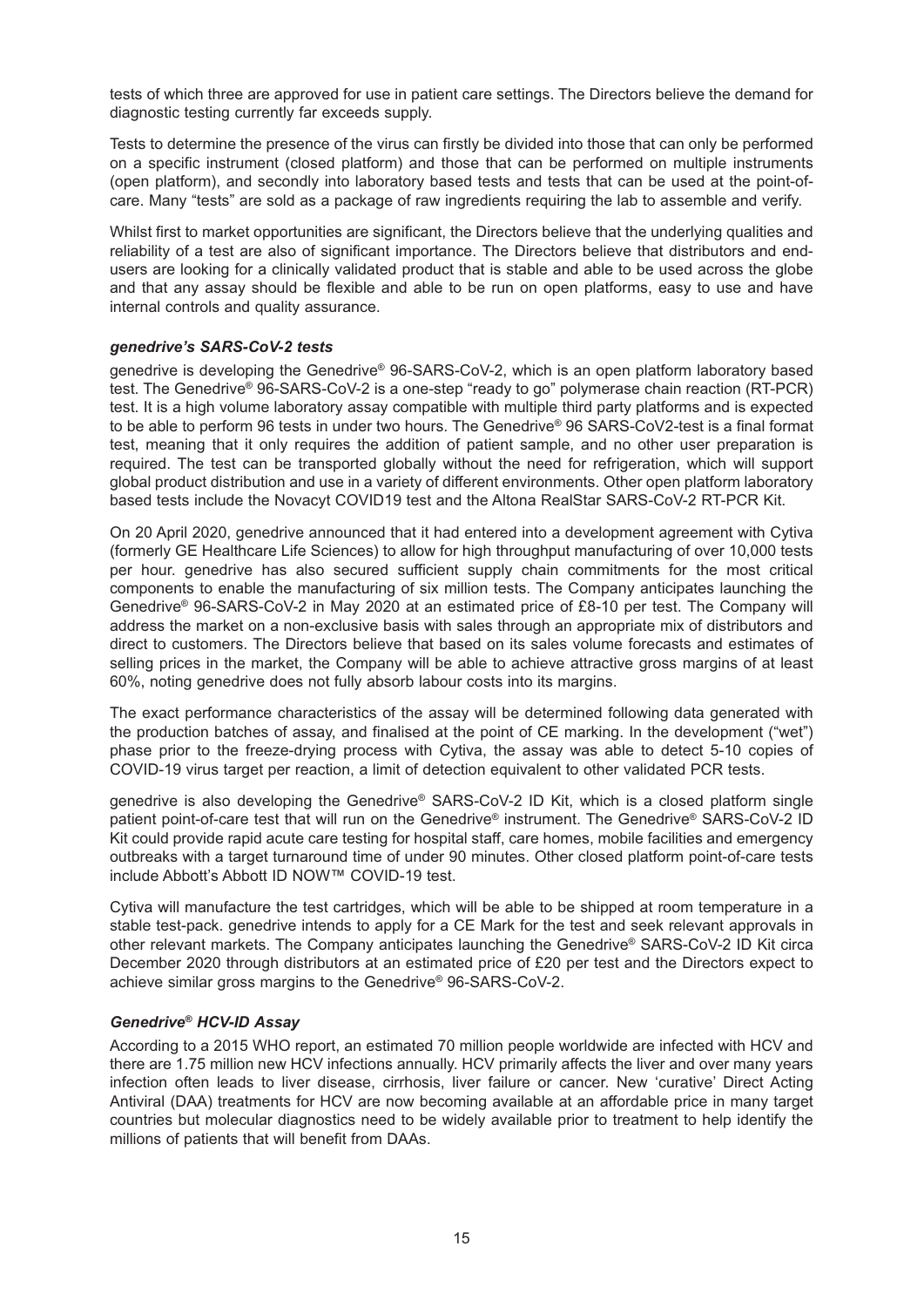genedrive is the first to market a qualitative point-of-need molecular test. In independent field testing, the Genedrive® HCV-ID assay was shown to have sensitivity and specificity of 100% versus the laboratory standard. genedrive has distribution agreements in place with Sysmex in Europe, Africa and Asia (excluding India) and Arkray in India. As announced on 25 March 2020, commercial traction has recently been impacted by the spread of COVID-19. The Company announced receipt of WHO Prequalification for its HCV-ID Kit on 4 May 2020.

## *Antibiotic-Induced Hearing Loss ("AIHL")*

Around one in 500 infants carry a genetic mutation that puts them at risk of suffering lifelong profound hearing loss after exposure to gentamycin, a commonly used antibiotic. genedrive has developed world's first rapid point-of-care genetic test for neonatal intensive care. There are no other point-of-care tests commercially available for AIHL and the Directors believe genedrive's test could support a new standard of care for all urgent case infants.

genedrive's AIHL test has a high clinical accuracy with 100% sensitivity and 100% specificity. Implementation trials for the test are progressing at Manchester and Liverpool but, as announced on 25 March 2020, have not been able to continue at the same pace as previous months as a result of NHS resources being diverted to address COVID-19.

On 24 April 2020, genedrive announced that it had entered into a distribution agreement with Inspiration Healthcare Group plc for the distribution of genedrive's AIHL test in the UK and Ireland. The Directors estimate the UK and global markets for this test to be worth up to £3.5 million and £35 million per year, respectively, to genedrive based on a price of £2,000 per Genedrive® unit and £35 per test.

## *US Department of Defense ("DoD")*

genedrive was contracted by the United States Department of Defense (DoD) to develop Genedrive® as a portable bio-warfare testing system. The development contract was worth approximately \$10.0 million to date and has included approximately 185 Genedrive unit sales since 2014. The contract has now moved on to a conventional commercial phase and, as announced on 25 March, the Company has now received confirmation that a long-term supply contract with the DoD will be agreed that will enable ordering from Autumn 2020 onwards. The first internal DoD customer to procure under this contact has indicated an intention to order circa 500 Genedrive® units over the first 3 years.

#### *The Genedrive® instrument*

The Genedrive® is a versatile instrument that can be used across a range of applications and provides rapid results in small hospitals, clinics and in the field. It takes as little as 27 minutes from sample to result compared to days required by a service laboratory, enabling prompt clinical decision making. It has a single use, disposable reagent cartridge revenue model and works by single push button device activation. The Genedrive® can operate in hot and humid conditions present outside laboratories and can be configured with a UPS battery to withstand fluctuating power availability. The Genedrive® instrument is designed to be affordable with the system and test price points targeted to be accessible to worldwide markets and, subject to the development of the SARS-CoV-2 ID Kit, is expected to have utility in the diagnosis of Covid-19 in a variety of environments and settings.

#### **4. Convertible loan notes**

In July 2014, the Company entered into a collaborative funding agreement with the Global Health Investment Fund I, LLC (**GHIF**) under which it issued a US\$8 million convertible bond to GHIF (**GHIF Bond**). The GHIF Bond was amended and restated in 2016 and 2018 and key details are set out in the announcement of 16 November 2018. The GHIF Bond matures in December 2023 and carries a 5% coupon. Interest payments are deferred up to and including January 2022 and are added to the principal. \$2.0 million of the GHIF Bond can be converted at 28.75p and the remainder at 150p at GHIF's discretion. The Company can request the conversion of the first \$2million of the GHIF Bond if, for 20 consecutive days, the average close price exceeds 1.3 x the tranche's conversion price and the remaining \$6million if the average close price is greater than or equal to 180 pence for 20 consecutive days. The GHIF Bond contains provisions for the adjustment of the conversion price (and therefore the numbers of share to be issued on conversion) on the occurrence of certain events including the issue of shares at more than a set discount to the calculation of market price under the GHIF Bond. On the basis of a Placing Price of 80 pence, no adjustment is expected to be made to the conversion price.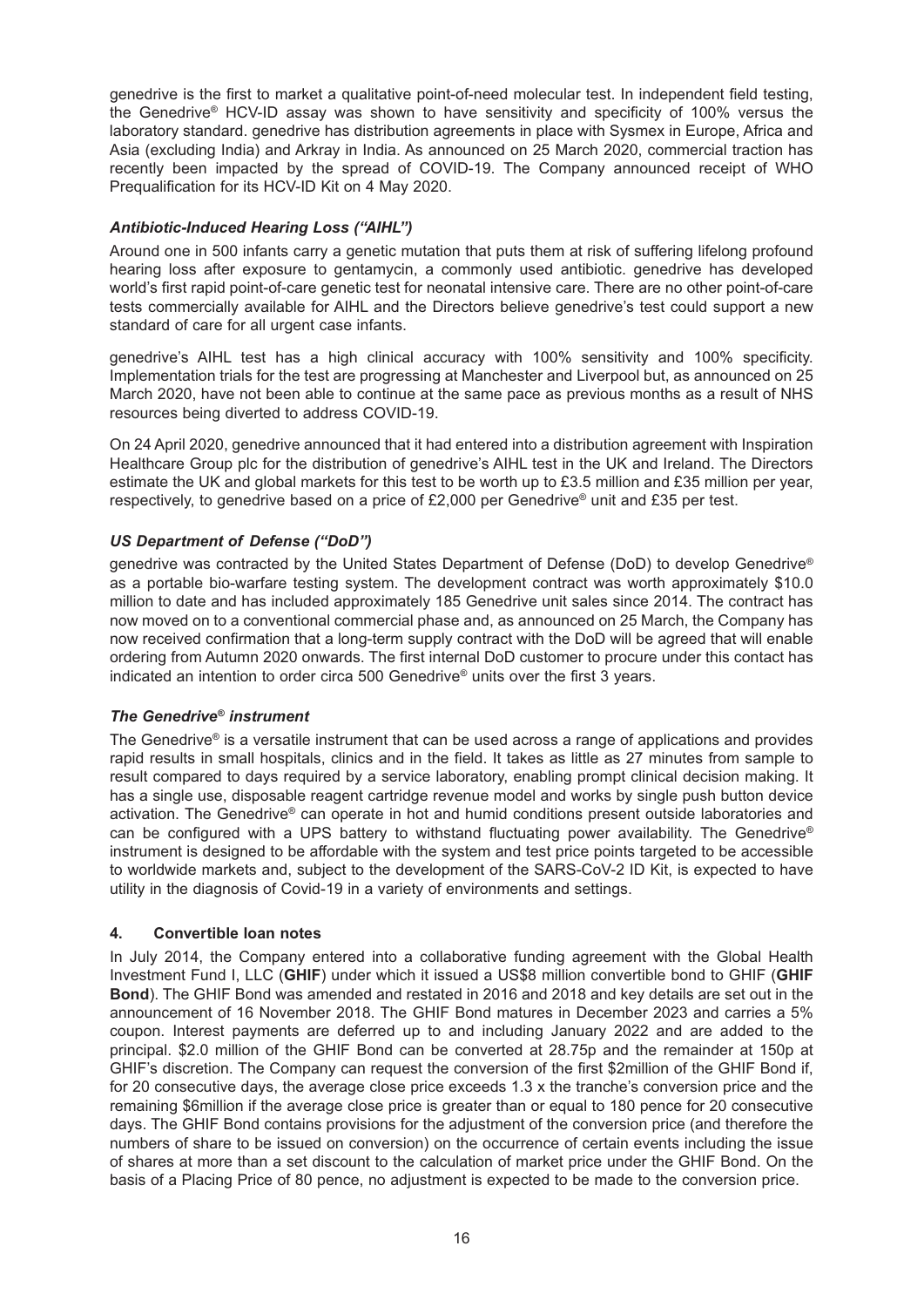In November 2018, BGF subscribed for a £2.5 million convertible loan note (**BGF Loan Note Instrument**), the key terms of which are set out in the announcement of 16 November 2018. The BGF Loan Note Instrument matures in June 2025 and carries a 7% coupon. Interest payments are deferred until December 2021 and are not convertible. The BGF Loan Notes can be converted at BGF's discretion at 28.75p. The BGF Loan Note Instrument contains provisions for the adjustment of the conversion price on the occurrence of certain events. The issue of New Ordinary Shares under the Placing and Broker Option will require an adjustment to the conversion price of the BGF Loan Notes in order to maintain BGF's percentage of voting rights after the adjustment and conversion. The maximum number of additional Ordinary Shares to be issued to BGF as a result of such adjustment, assuming subscription in full for the Placing Shares and Broker Option Shares, is estimated to be 2,501,051. The Resolutions seek authority to allot up to this maximum number of Additional Ordinary Shares and to disapply pre-emption rights up to this maximum number.

At the time of the issue of the BGF convertible Loan Notes, BGF and GHIF entered into the Intercreditor Agreement to regulate the ranking of payments under the GHIF Bond and BGF Loan Note Instrument. Any conversion of the GHIF Bond or BGF Loan Notes or adjustment to their terms would require the consent of GHIF and BGF.

## **5. Future News Flow**

Within the next three months, the Company expects to be able to announce the CE Marking of its Genedrive® 96-SARS-CoV-2 test followed by FDA Emergency Use authorisation and its launch and first sales. Announcements of commercial agreements and revenue from the Genedrive® 96-SARS-CoV-2 test are also anticipated

Later in the year, genedrive expects to announce a long-term contract agreement with the DoD and subsequent ordering under the contract. The completion of AIHL trials at Manchester and Liverpool NHS hospitals is expected, subject to the lifting of COVID-19 restrictions, following which the Company will launch the product in the UK and announce first sales.

The receipt of regulatory approvals and launch of the Genedrive® SARS-CoV-2 ID Kit are expected at the end of the year on the basis of emergency shortened timescales and subject to the risk factors outlined in "COVID-19 Market Risk" below. Shareholders' attention is therefore drawn to paragraph 11 below headed "COVID-19 Market Risk".

## **6. Current Trading**

The Company issued a detailed business update on 25 March 2020. Since then the Covid-19 pandemic has continued to create uncertainty over many areas of the business however significant progress has been made with the development of its PCR test and it continues to expect to have the product CE-Marked by the end of May 2020. The Company was also pleased to enter into a distribution agreement with Inspiration Healthcare Group plc for its AIHL assay and also recently confirmed it has received World Health Organisation (WHO) Prequalification for the Genedrive<sup>®</sup> HCV ID kit. At the time of the business update issued on 25 March 2020, the Company confirmed that based solely on sales and purchase orders in hand, the Company expected to achieve revenues for the year to 30 June 2020 of circa £1.0m.

Unaudited cash as at the end of April 2020 was £2.1m. To date the Company has not received funds from any UK Government loan support package but has put certain staff on furlough and has submitted a claim under the Coronavirus Job Retention Scheme. The Company estimates that, excluding any net proceeds of the Fundraising (and on the same product revenue assumptions set out in the announcement of 25 March 2020), that it has a cash runway of around five to seven months as at the date of this document. Shareholders' attention is therefore drawn paragraph 13 below headed "Working Capital and importance of vote".

## **7. EIS/VCT**

The following information is based upon the laws and practice currently in force in the UK and may not apply to persons who do not hold Ordinary Shares as investments.

The Company has recently received assurance from HMRC that the Ordinary Shares in the Company represent a qualifying investment for a VCT and are capable of qualifying for EIS tax reliefs.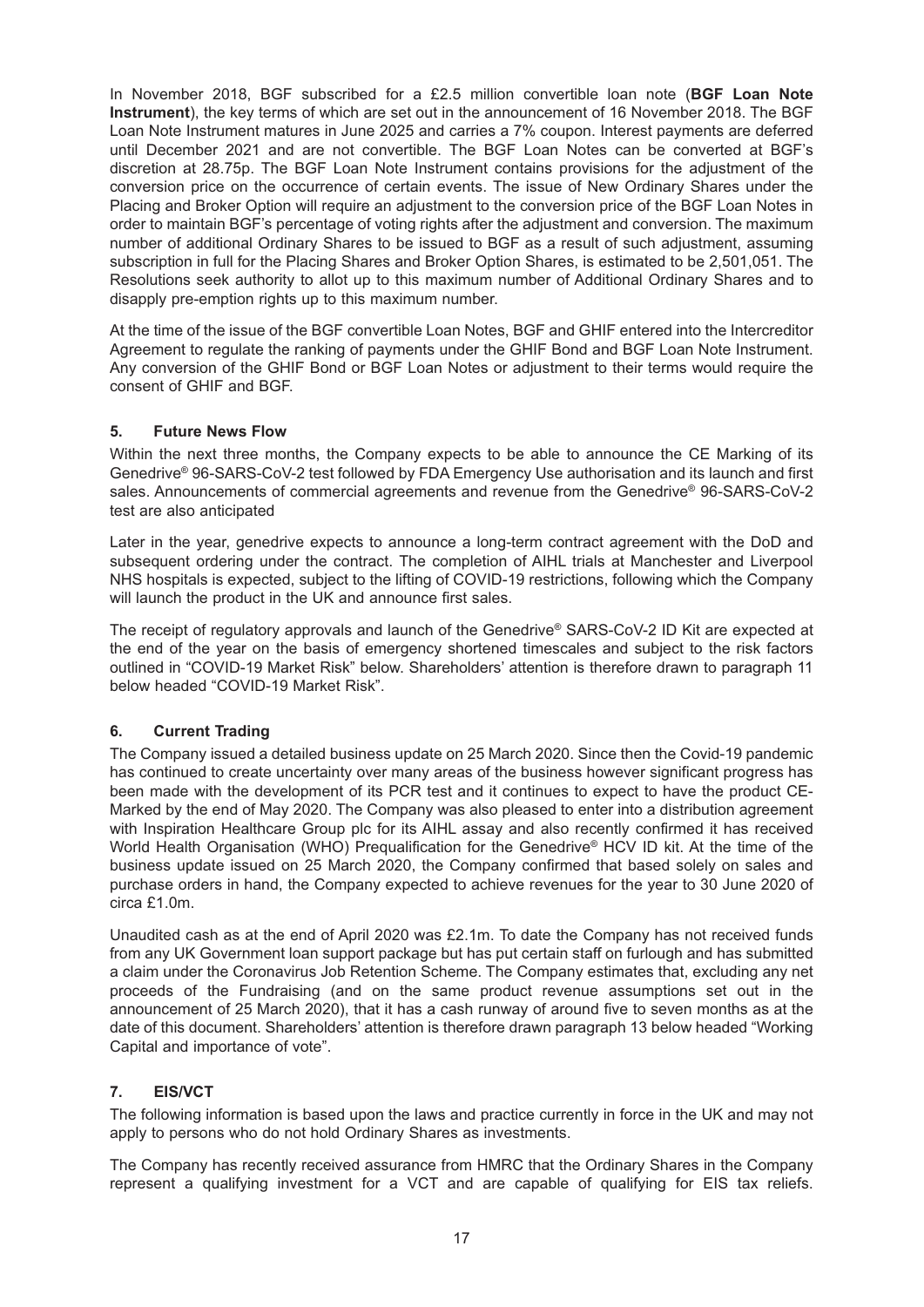Accordingly, the New Ordinary Shares will rank as "eligible shares" and will be capable of being a "qualifying holding" for the purposes of investment by VCTs and that the Company can issue EIS 3 "compliance certificates" for the purposes of EIS.

Shareholders and investors who are in any doubt as to their tax position or who are subject to tax in jurisdictions other than the UK are strongly advised to consult their own independent financial adviser immediately.

The information below is intended only as a general guide to the current tax position under UK taxation law and is not intended to be exhaustive. Shareholders and investors who are in any doubt as to their tax position or who are subject to a tax jurisdiction, other than the UK, are strongly advised to consult their professional advisers. The Company is a knowledge intensive company and knowledge intensive companies can raise up to £10 million under the combined VCT, EIS, SEIS, social investment tax relief or any other state aid risk capital investment in any 12 month period.

## *EIS*

The Company intends to operate so that it qualifies for the taxation advantages offered under EIS. The main advantages are as follows:

- Individuals can claim a tax credit reduction of 30% of the amount invested in the Company against their UK income tax liability, provided they have a sufficient tax liability to reclaim this amount, thus reducing the effective cost of their investment to 70 pence for each £1 invested. However, there is an EIS subscription limit of £1 million in each tax year, or £2 million in each tax year providing at least £1 million is invested into shares in a company which qualifies as a knowledge intensive company, and, to retain the relief, the EIS Shares must be held for at least three years.
- UK investors (individuals or certain trustees) may defer a chargeable gain by investing the amount of the gain in the Company. There is no limit to the level of investment for this purpose and, therefore, to the amount of gain which may be deferred in this way. Note that the deferred gain will come back into charge when the EIS Shares are disposed of or if the Company ceases to qualify as an EIS company within the three year qualifying period.
- There is no tax on capital gains made upon disposal after the three year period (the "Qualifying Period") of shares in an EIS qualifying company on which income tax relief has been given and not withdrawn.
- If a loss is made on disposal of the EIS Shares at any time, the amount of the loss (after allowing for any income tax relief initially obtained) can be set off against either the individual's gains for the tax year in which the disposal occurs, or, if not so used, against capital gains of a subsequent tax year, or against the individual's net income of the tax year of the disposal or of the previous tax year.
- Provided a Shareholder has owned EIS Shares for at least two years and certain conditions are met at the time of transfer, up to 100% business property relief will be available, which reduces the inheritance tax liability on the transfer of EIS Shares to nil.
- The amount of relief an investor may gain from an EIS investment in the Company will depend on the investor's individual circumstances.

## *Qualifying Period*

In order to retain the EIS reliefs, an investor must hold their shares for at least three years. A sale or other disposal (other than an inter-spousal gift or a transfer on death) will result in any income tax relief that has been claimed being clawed back by HMRC. Additionally, any capital gains deferred will come back into charge and the capital gains tax exemption will be lost. It is the investor's responsibility to disclose a disposal to HMRC.

An individual can only be eligible for EIS relief on the purchase of shares if all shares held by that investor are either risk-based shares (that is, shares for which an EIS 3 compliance statement has been or will be issued) or the original subscriber shares which the investor has continued to hold.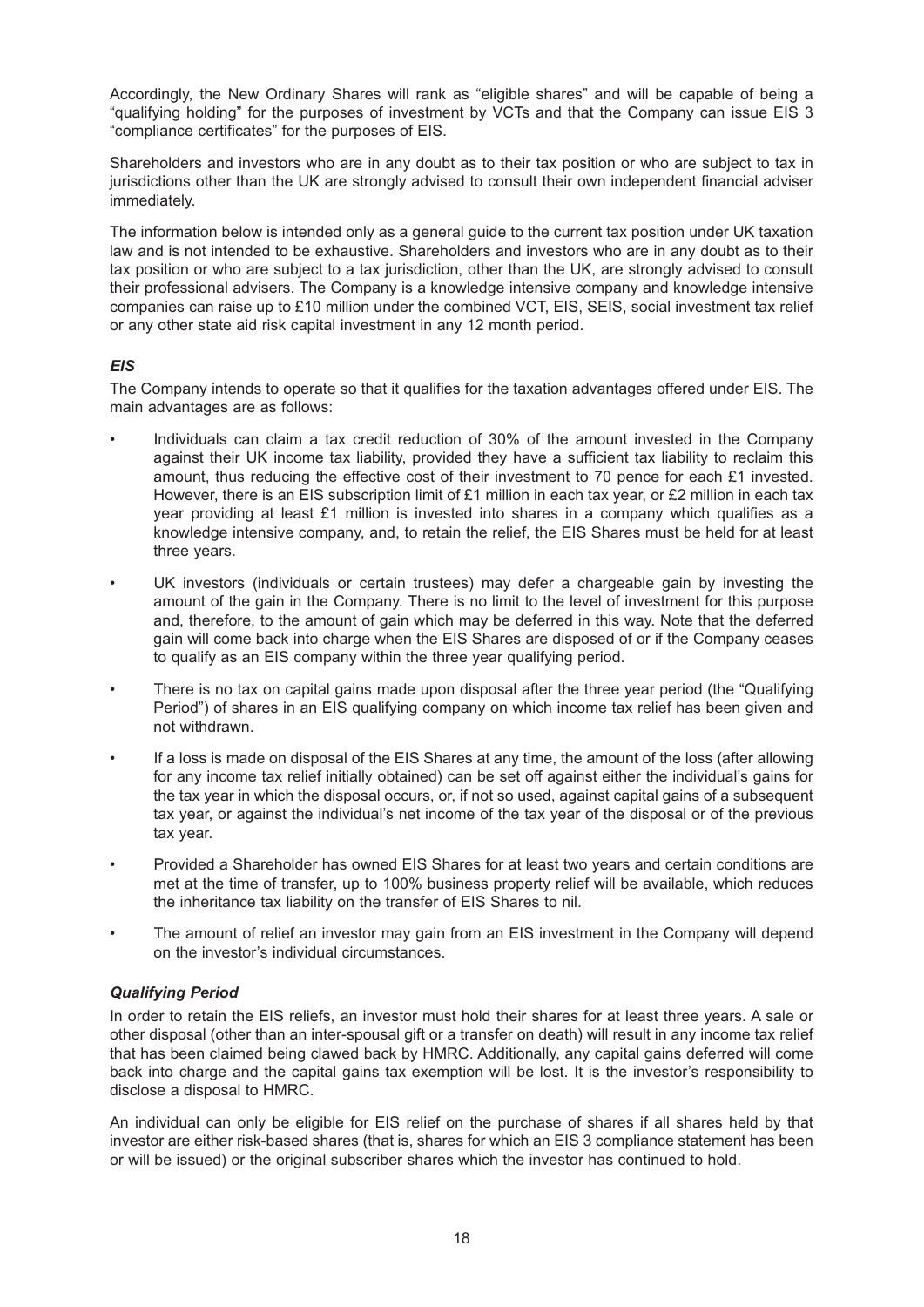Additionally, if the Company ceases to meet certain qualifying conditions within three years from the date of the share issue, the tax reliefs will be lost. This will be shown as the "Termination Date" on the EIS3 certificate which the Company will issue to investors following formal approval of the share issue by HMRC.

#### *Advance Assurance of EIS Status*

In order for investors to claim EIS reliefs relating to their shares in the Company, the Company has to meet a number of rules regarding the kind of company it is, the amount of money it can raise, how and when that money must be employed for the purposes of the trade, and the trading activities carried on. The Company must satisfy HMRC that it meets these requirements and is therefore a qualifying company. Although the Company currently expects to satisfy the relevant conditions for EIS investment, neither the Directors nor the Company gives any warranty or undertaking that relief will be available in respect of any investment in the EIS Shares.

## *VCT*

The status of the New Ordinary Shares as a qualifying holding for VCTs will be conditional, *inter alia*, upon the Company continuing to satisfy the relevant requirements.

Although the Company currently expects to satisfy the relevant conditions for VCT investment, neither the Directors nor the Company gives any warranty or undertaking that an investment in New Ordinary Shares by a VCT will be a qualifying holding.

As the rules governing EIS and VCT reliefs are complex and interrelated with other legislation, if Shareholders and investors are in any doubt as to their tax position, require more detailed information than the general outline above, or are subject to tax in a jurisdiction other than the United Kingdom, they should consult their professional adviser.

## **8. Details of the Placing and Broker Option**

#### *Structure*

The Directors gave careful consideration as to the structure of the Fundraising and concluded that the Placing and Broker Option was the most suitable option available to the Company and its Shareholders at this time.

The Directors considered that the accelerated bookbuilding process enabled the Placing to be carried out quickly and at the most suitable price for the Company. The Placing was made available to certain eligible existing institutional shareholders and certain new institutional investors to raise £7million.

The Company has granted to Peel Hunt and finnCap the Broker Option to raise up to £1million through the issue of up to 1,250,000 Broker Option Shares at the Placing Price.

The Broker Option is designed to enable smaller shareholders in the Company and other retail and institutional investors to participate in the Fundraising.

The Broker Option may be exercised by Peel Hunt and finnCap between 5 May 2020 and 5.00 p.m. on 11 May 2020 and if exercised in full, shall require the Company to issue up to 1,250,000 Broker Option Shares. The exercise of the Broker Option shall be at the discretion of Peel Hunt and finnCap (with the agreement of the Company) and Peel Hunt and finnCap are under no obligation to exercise the Broker Option.

The New Ordinary Shares are not being made available to the public and none of the New Ordinary Shares are being offered or sold in any jurisdiction where it would be unlawful to do so.

The allotment and issue of the Placing Shares (and Broker Option Shares) is conditional on, amongst other things, the approval by Shareholders of the Resolutions required for the Directors to allot the New Ordinary Shares and for statutory pre-emption rights to be disapplied in respect of such allotments. The Resolutions to be proposed at the General Meeting contain the relevant approvals required for the Fundraising and for the issue of Additional Ordinary Shares in relation to the adjustment to the conversion rights under the BGF Loan Note Instrument.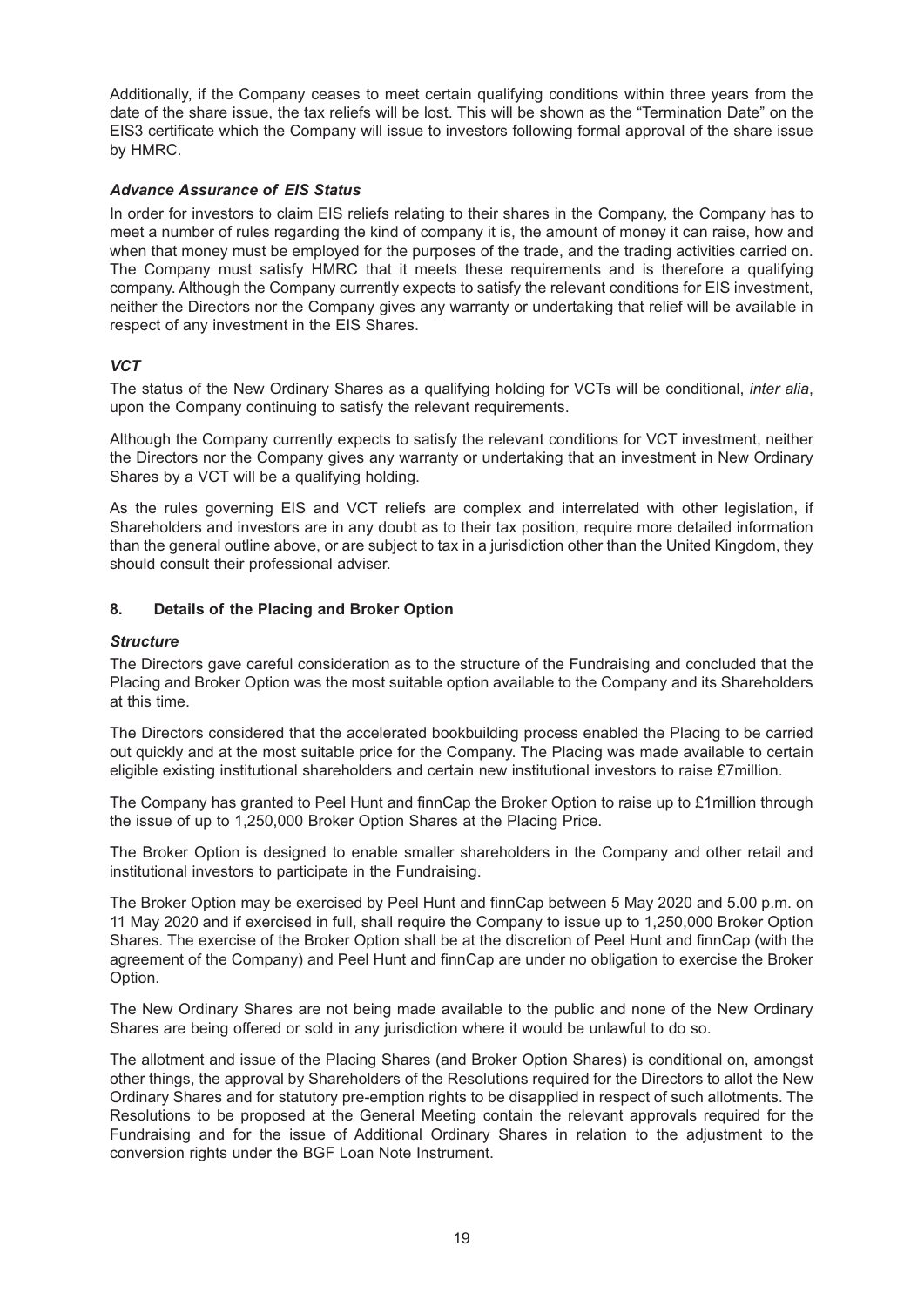#### *Reasons for the Fundraising and Use of Proceeds*

The proceeds of the Placing and Broker Option alongside the Company's existing cash are intended to:

- (i) support the rapid development of SARS-CoV-2 assays including funding test development for high throughput Genedrive®-96-SARS-CoV-2 and the development of the Genedrive® SARS-CoV-2 ID Kit;
- (ii) fund the scale-up of the Genedrive®-96-SARS-CoV-2 test including providing working capital to build-up a 'Just in Case' inventory for the initial period; and
- (iii) product development, commercialisation and general corporate purposes including preparation for commercialisation of the AIHL test outside the UK, further development of the Company's test menu and the provision of flexibility for the Company's options on convertible loan notes and interest.

## *Principal Terms of the Placing*

Peel Hunt and finnCap, as agents for the Company, have severally agreed to use their respective reasonable endeavours to procure Placees by way of an accelerated bookbuild process on the terms of the Placing Agreement. Placees applied to subscribe for the Placing Shares on the basis of the Terms and Conditions of the Placing set out in the Appendix to the Announcement. Neither the Placing nor the Broker Option is being underwritten.

The issue of the Placing Shares is intended to raise £7 million (before expenses). If the Broker Option is exercised in full, the Company would raise a further £1 million (before expenses) by the issue of the Broker Option Shares. It is expected that the proceeds of the Placing and any Broker Option Shares subscribed for, will be received by the Company by the end of May 2020.

Under the Placing Agreement, the Company has agreed to pay to Peel Hunt and finnCap commission based on the aggregate value of the New Ordinary Shares placed at the Placing Price and the costs and expenses incurred in relation to the Placing together with any applicable VAT.

No commissions will be paid to Placees or by Placees in respect of any New Ordinary Shares.

#### *Application for Admission*

Application will be made to the London Stock Exchange for the New Ordinary Shares (including the Broker Option Shares subscribed for) to be admitted to trading on AIM. Subject to, amongst other things, Shareholder approval of the Resolutions at the General Meeting, Admission is expected to take place, and dealings on AIM are expected to commence, at 8.00 a.m. on 28 May 2020 (or such later time and/or date as may be agreed between the Company, Peel Hunt and finnCap, being no later than 5.00 p.m. on 11 June 2020). No temporary documents of title will be issued.

#### *Conditionality*

The Placing and Broker Option are conditional upon the Placing Agreement becoming unconditional and not having been terminated in accordance with its terms. The Placing Agreement is conditional, amongst other things, upon the following:

- the passing, without amendment, of the Resolutions at the General Meeting;
- none of the warranties contained in the Placing Agreement, in the opinion of the Bookrunners (acting jointly and in good faith), being untrue or inaccurate or misleading at the date of the Placing Agreement or becoming untrue or inaccurate or misleading at any time between such date and Admission by reference to the facts and circumstances from time to time subsisting;
- the Company having complied with all of its obligations under the Placing Agreement which fall to be performed or satisfied on or prior to Admission; and
- Admission occurring by no later than 8.00 a.m. on 28 May 2020 (or such later time and/or date as may be agreed between the Company and Peel Hunt and finnCap, being no later than 8.00 a.m. on 11 June 2020).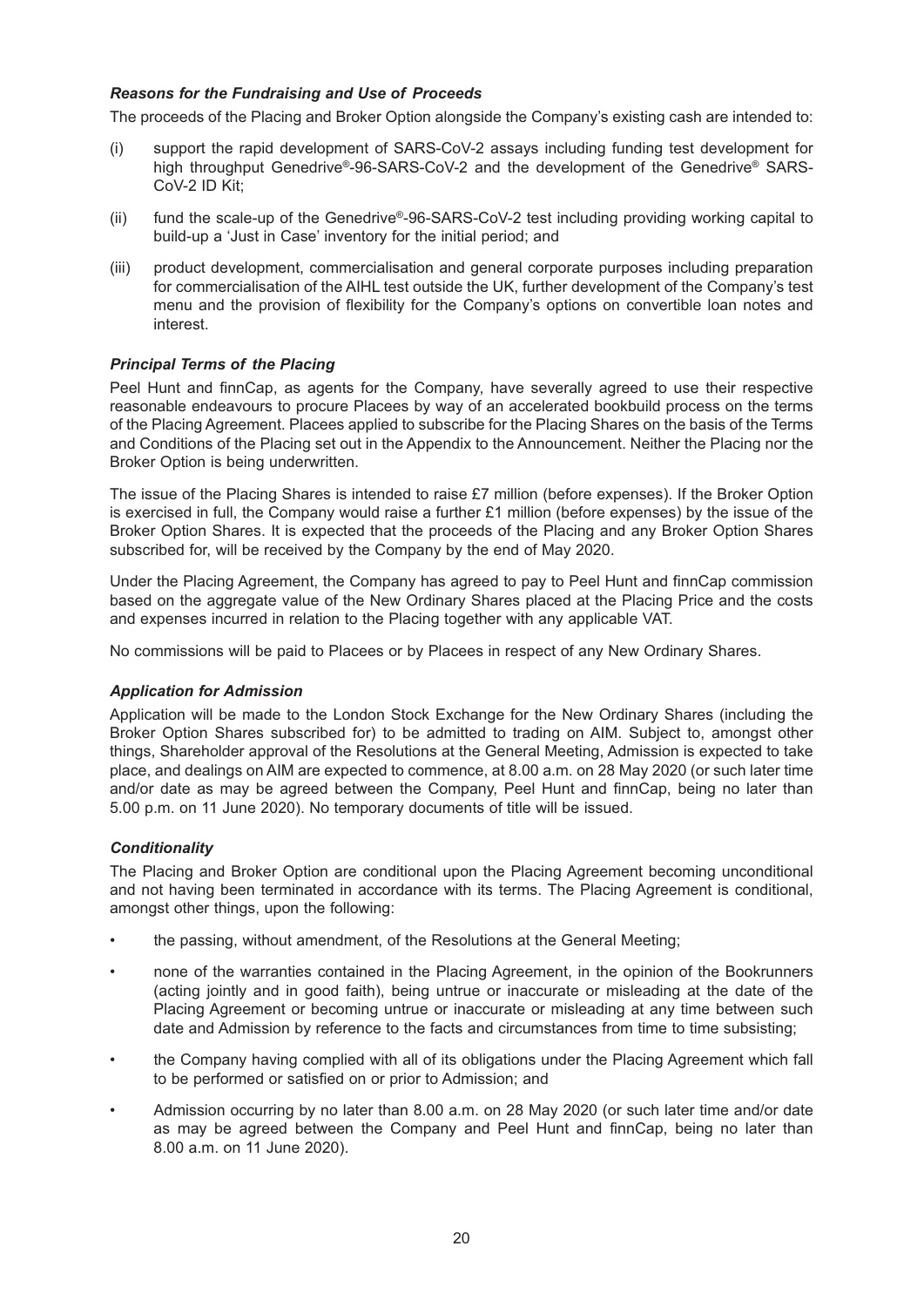If the conditions set out above are not satisfied or waived (where capable of waiver), the Fundraising will lapse and the New Ordinary Shares will not be allotted and issued and no monies will be received by the Company from investors in respect of the New Ordinary Shares.

## *Effect of the Placing*

The New Ordinary Shares will, following Admission, rank *pari passu* in all respects with the Existing Ordinary Shares in issue at the date of this document and will carry the right to receive all dividends and distributions declared, made or paid on or in respect of the Ordinary Shares after Admission.

The issue of the Placing Shares, upon completion of the Placing pursuant to the terms of the Placing Agreement, will represent approximately 20 per cent. of the Enlarged Share Capital, assuming full takeup of the Broker Option.

## **9. The Placing Agreement**

Pursuant to the terms of the Placing Agreement, Peel Hunt and finnCap, as agents for the Company, have agreed to use their respective reasonable endeavours to procure Placees to take up the Placing Shares on the terms and subject to the conditions set out therein, at the Placing Price. The Placing Agreement is conditional upon, amongst other things, the conditions set out above.

The Placing Agreement contains customary warranties given by the Company in favour of Peel Hunt and finnCap in relation to, amongst other things, the accuracy of the information in this document and other matters relating to the Group and its business. In addition, the Company has agreed to indemnify Peel Hunt (and its affiliates) and finnCap in relation to certain liabilities which they may incur in respect of the Placing.

Peel Hunt and finnCap each have the right to terminate their obligations under the Placing Agreement in certain circumstances prior to Admission. In particular, in the event of breach of the warranties or a material adverse change or if the Placing Agreement does not become unconditional where both Peel Hunt and finnCap terminate their obligations under the Placing Agreement, the Placing Agreement will cease and terminate.

#### **10. Related Party Transaction and Directors Interests**

The following Directors and a PDMR of the Company have agreed to subscribe for Placing Shares pursuant to the terms of the Placing. Following Admission (assuming full take up under the Broker Option) the beneficial interests of such Directors / PDRM will be as follows:

| <b>Shareholder</b> |                                                             | <b>Number</b>                                             |                                                      |                                                              |  |
|--------------------|-------------------------------------------------------------|-----------------------------------------------------------|------------------------------------------------------|--------------------------------------------------------------|--|
|                    | <b>Number of</b><br><b>Placing Shares</b><br>subscribed for | <b>Amount</b><br>payable for the<br><b>Placing Shares</b> | of Ordinary<br><b>Shares held</b><br>after Admission | <b>Percentage of</b><br><b>Enlarged Share</b><br>Capital (%) |  |
| Tom Lindsay        | 12.500                                                      | £10,000                                                   | 202.717                                              | $0.5^{\circ}$                                                |  |
| <b>Chris Yates</b> | 6.250                                                       | £5,000                                                    | 47,554                                               | 0.1                                                          |  |
| Coleen Phythian    | 6.250                                                       | £5,000                                                    | 31,894                                               | 0.1                                                          |  |

Dr Ian Gilham, David Budd and Matthew Fowler, the Company's Chairman, Chief Executive Officer and Chief Financial Officer respectively, have indicated an intention to place an order through the Broker Option for Broker Option Shares to the aggregate value of £40,000.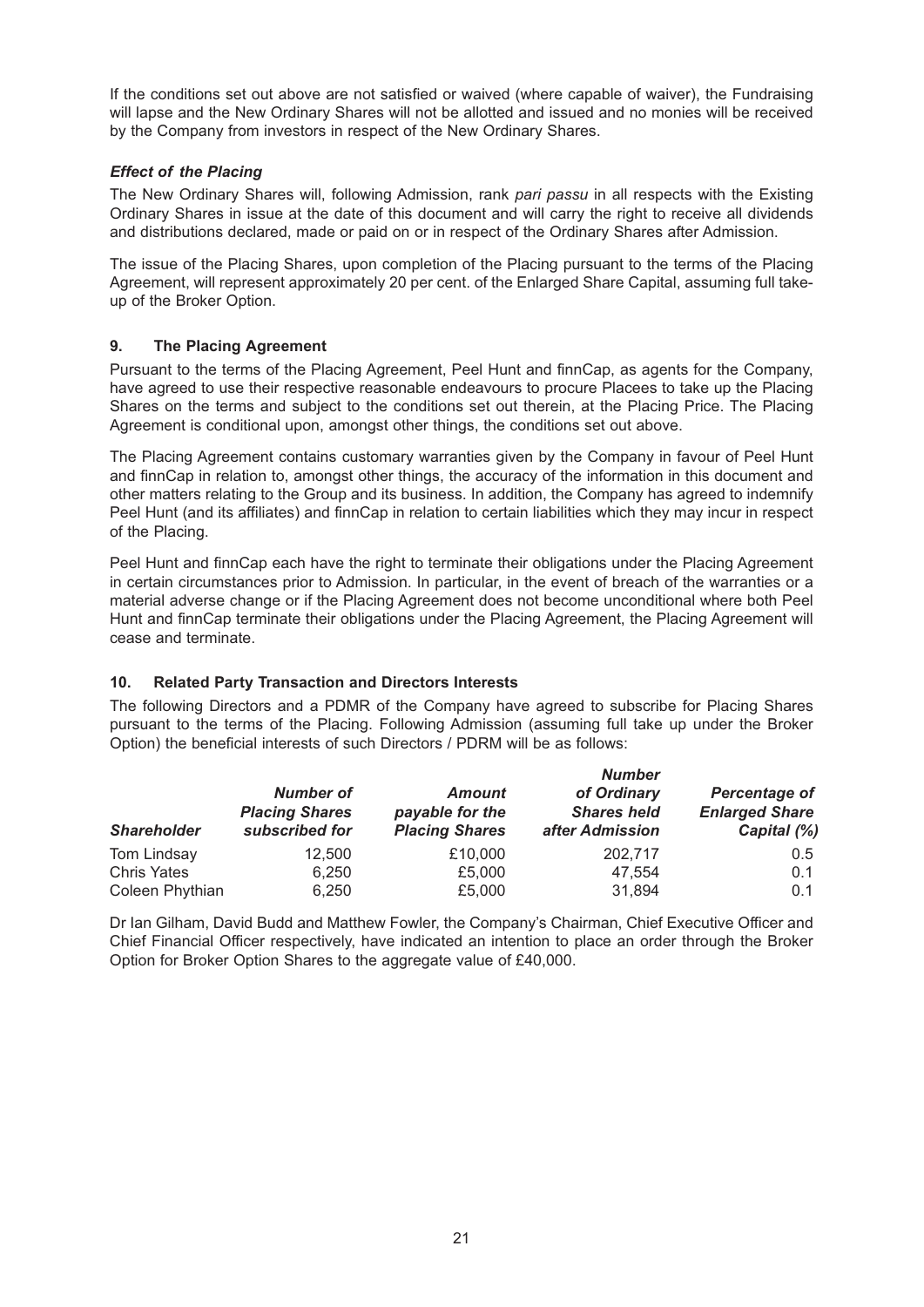BGF is a substantial shareholder as defined in the AIM Rules for Companies, in that they currently have an interest in more than 10 percent of the Company's current issued share capital. BGF has agreed to subscribe for 1,562,500 Placing Shares. Following Admission (assuming full take up under the Broker Option) the beneficial holding of BGF in the Company's Ordinary Shares will be as follows:

|                    |                                    |                                  | <b>Number</b><br>of Ordinary<br><b>Shares held</b> | <b>Percentage of</b><br><b>Enlarged Share</b> |
|--------------------|------------------------------------|----------------------------------|----------------------------------------------------|-----------------------------------------------|
|                    | Number of<br><b>Placing Shares</b> | <b>Amount</b><br>payable for the |                                                    |                                               |
|                    |                                    |                                  |                                                    |                                               |
| <b>Shareholder</b> | subscribed for                     | <b>Placing Shares</b>            | after Admission                                    | Capital (%)                                   |
| <b>BGF</b>         | 1.562.500                          | £1,250,000                       | 5.910.326                                          | 13.2                                          |

In lieu of any Independent director's recommendation in relation to BGF's proposed participation in the Placing, Peel Hunt, in its capacity as Nominated Adviser to the Company for the purposes of the AIM Rules, considers that BGF's proposed participation in the Placing is fair and reasonable insofar as the shareholders of the Company are concerned.

## **11. COVID-19 Market Risk**

The Company is seeking to enter the novel COVID-19 diagnostics market. The Directors believe it is impossible to predict the full nature, extent and duration of the COVID-19 pandemic and therefore the total demand for COVID-19 diagnostic tests and the longevity of this demand are uncertain. Furthermore, the introduction of breakthrough therapeutic drugs or vaccines could reduce the requirement for widescale diagnostic testing of COVID-19 and the importance of contact tracing.

The ability of the Company to commercialise its COVID-19 tests is dependent on the ability to obtain regulatory approvals in relevant markets. genedrive intends to obtain a CE mark for its COVID-19 tests but the tests are currently unapproved.

Under section 564 of the Federal Food, Drug, and Cosmetic Act, the FDA Commissioner may allow unapproved medical products or unapproved uses of approved medical products to be used in an emergency to diagnose, treat, or prevent serious or life-threatening diseases or conditions caused by a terrorist attack with a biological, chemical, or radiological/nuclear material, or a naturally occurring emerging disease when there are no adequate, approved, and available alternatives (**Emergency Use Approval**). On 4 February 2020, the US Department of Health and Human Services Secretary declared that circumstances exist justifying the authorisation of emergency use of *in vitro* diagnostics for detection and/or diagnosis of the virus that causes COVID-19. On 29 February 2020, the FDA issued an immediately in effect guidance with policy specific to development of *in vitro* diagnostic tests during this public health emergency, which was subsequently updated on 16 March 2020.

There is no certainty that the FDA will continue to allow Emergency Use Authorisation either due to the development of adequate, approved and available alternatives or due to the COVID-19 pandemic no longer being considered sufficiently serious to justify emergency use of *in vitro* diagnostics. If the FDA withdraws the Emergency Use Approval, the ability of the Company to commercialise its COVID-19 diagnostic tests would be adversely affected in the US and other markets.

## **12. General Meeting**

The Directors do not currently have authority to allot all of the New Ordinary Shares or any Additional Ordinary Shares which are required to be issued as a result of adjustment to the conversion price under the BGF Loan Note Instrument and, accordingly, the Board is seeking the approval of Shareholders, at the General Meeting, to allot the New Ordinary Shares in respect of the Placing and Broker Option and up to a maximum of 2,501,051 Ordinary Shares in respect of the adjustment to the conversion price and therefore the number of Ordinary Shares which may be issued on conversion of the Loan Notes.

The General Meeting of the Company, notice of which is set out at the end of this document, is to be held at 10.00 a.m. on 27 May 2020 at The Incubator Building, 48 Grafton Street, Manchester, M13 9XX. The General Meeting is being held for the purpose of considering and, if thought fit, passing the Resolutions in order to approve, *inter alia*, the authorities required to allot and issue the New Ordinary Shares and the Additional Ordinary Shares.

**In light of public health advice in response to the COVID-19 outbreak, including to limit travel, and public gatherings, the Company strongly encourages all shareholders to submit their Form**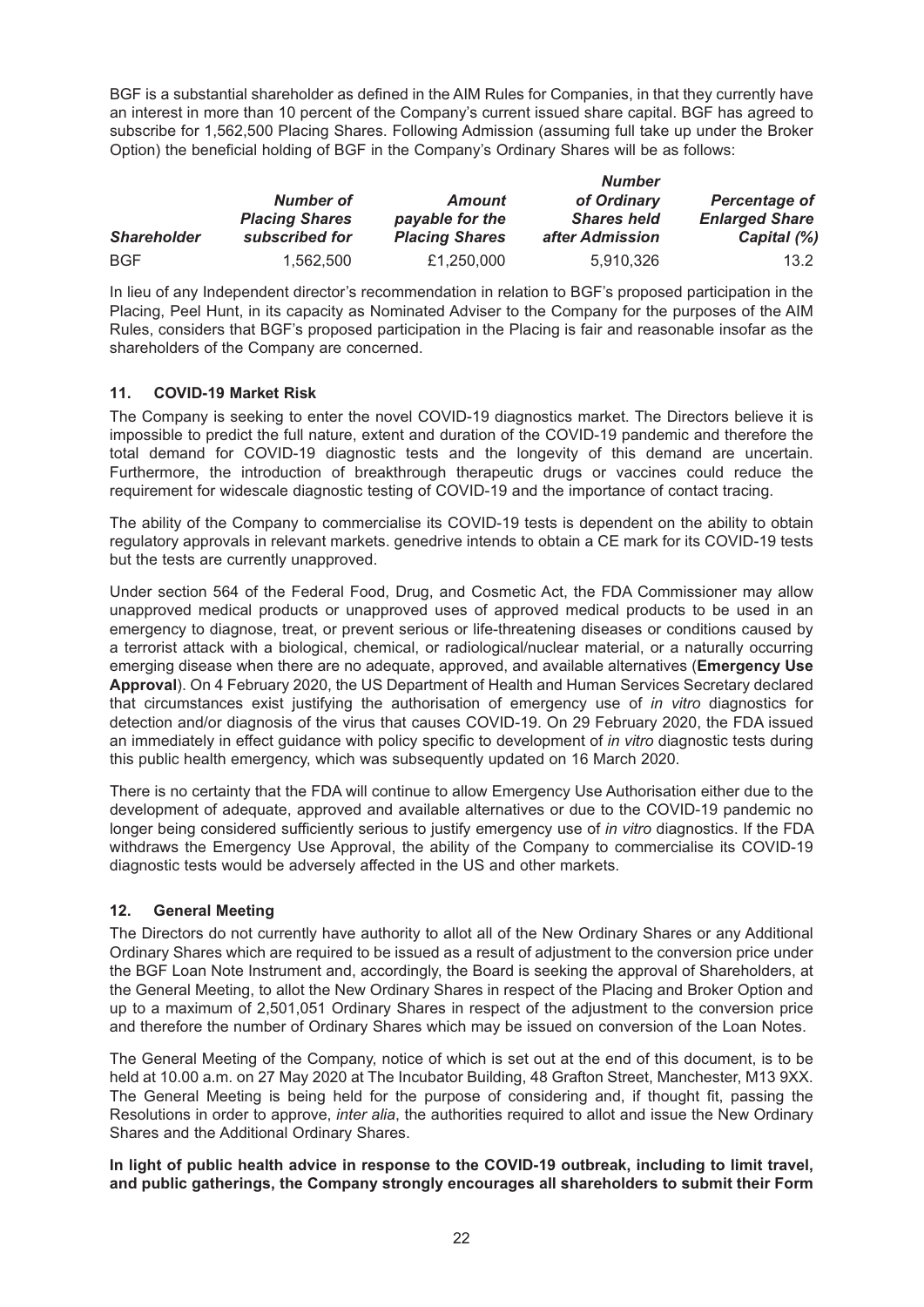**of Proxy appointing the Chairman of the meeting as proxy rather than attend the meeting in person. Only the formal business of the Resolutions will be carried out at the meeting. In light of Government guidance, Shareholders who seek to attend the General Meeting will not be admitted.**

A summary and explanation of the Resolutions is set out below. Please note that this is not the full text of the Resolutions and you should read this section in conjunction with the Resolutions contained in the Notice of General Meeting in Part II of this document.

## *Resolution 1: Authority to allot New Ordinary Shares and Additional Ordinary Shares (to be passed as an ordinary resolution)*

Conditional on the passing of Resolution 2, this ordinary resolution will grant the Directors authority to allot up to 10,000,000 New Ordinary Shares for the purposes of the Placing and the Broker Option and up to 2,501,051 Ordinary Shares in respect of the adjustment to the conversion price (and therefore the number of Ordinary Shares to be issued) under the Loan Note Instrument as a result of the issue of the Placing Shares and Broker Option Shares. The authority given by this Resolution will expire 90 days after the date of the passing of the Resolution in relation to the Placing Shares and Broker Option Shares only. This authority will be in addition to the authorities given to the Directors at the annual general meeting of the Company which took place on 27 November 2019.

#### *Resolution 2: Disapplication of pre-emption rights in relation to the issue of the New Ordinary Shares and Additional Ordinary Shares (to be passed as a special resolution)*

Conditional on the passing of Resolution 1, this special resolution disapplies statutory pre-emption rights in respect of the allotment up to 10,000,000 New Ordinary Shares to be allotted pursuant to Resolution 1 in connection with the Placing and Broker Option and up to 2,501,051 Ordinary Shares in respect of the adjustment to the conversion price (and therefore the number of New Ordinary Shares to be issued under the Loan Note Instrument) as a result of the issue of the Placing Shares and Broker Option Shares. The authority given by this Resolution will expire 90 days after the date of the passing of the Resolution in relation to the Placing Shares and Broker Option Shares only. This authority will be in addition to the authorities given to the Directors at the annual general meeting of the Company which took place on 27 November 2019.

#### **13. Working Capital and importance of vote**

**Shareholders should be aware that, if the Resolutions are not passed at the General Meeting, the net proceeds of the Fundraising will not be received by the Company. If this were to happen, the Company would only have sufficient working capital for the next 5-7 months without taking any mitigating action and therefore the Board would need to seek alternative financing which may or may not be forthcoming. The Directors consider that such a scenario would not be in the best interests of the Company or its Shareholders and that any alternative financing, if available, could be on less favourable terms and could risk leading to substantial dilution for Shareholders. Accordingly, the Directors unanimously recommend that Shareholders vote in favour of the Resolutions.**

#### **14. Action to be taken**

Enclosed with this document is a Form of Proxy for use at the General Meeting.

**In light of public health advice in response to the COVID-19 outbreak, including to limit travel, and public gatherings, the Company strongly encourages all shareholders to submit their Form of Proxy appointing the Chairman of the meeting as proxy rather than attend the meeting in person. Only the formal business of the Resolutions will be carried out at the meeting. Shareholders who seek to attend the General Meeting will not be admitted.**

**You are requested to complete, sign and return the Form of Proxy to the Company's Registrars, Neville Registrars Limited, Neville House, Steelpark Road, Halesowen, B62 8HD so as to be received as soon as possible and, in any event, not later than 10.00 a.m. on 22 May 2020.**

Shareholders who hold their Ordinary Shares through a nominee should instruct their nominees to submit a Form of Proxy on their behalf.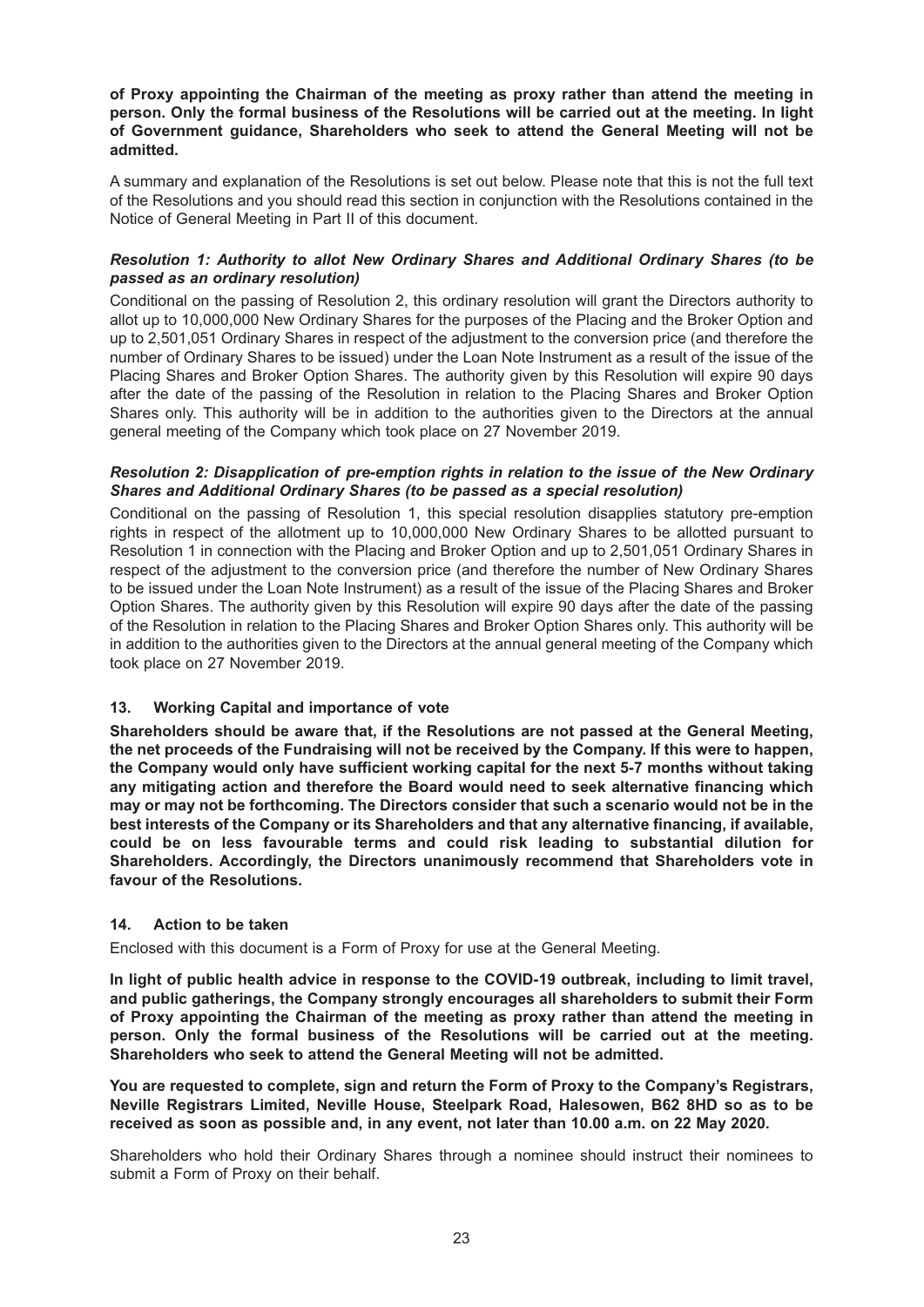## **15. Recommendations**

**The Directors consider that the Fundraising and the passing of the Resolutions are in the best interests of the Company and its Shareholders as a whole. Accordingly, the Directors unanimously recommend that Shareholders vote in favour of all of the Resolutions, as they intend to do in respect of their beneficial holdings of an aggregate of 997,862 Existing Ordinary Shares, representing approximately 2.86 per cent. of the Existing Ordinary Shares.**

**The Fundraising is conditional,** *inter alia***, upon the passing of the Resolutions at the General Meeting. Shareholders should be aware that if the Resolutions are not passed at the General Meeting, the Fundraising will not proceed.**

Yours faithfully

**Ian Gilham** *Non-Executive Chairman*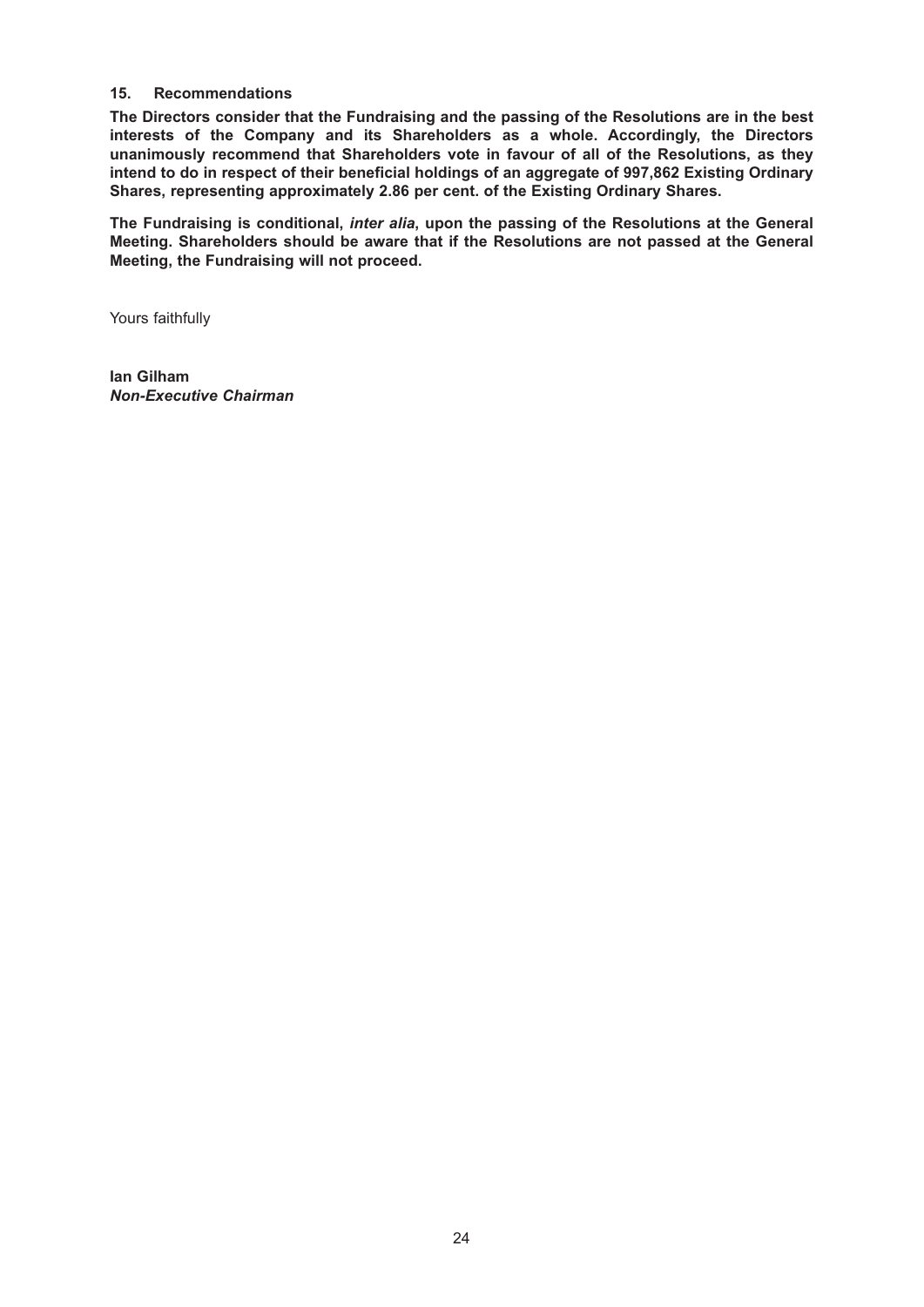# **PART II**

## **NOTICE OF GENERAL MEETING**

# genedrive **genedrive plc**

*(Incorporated and registered in England and Wales with registered no. 06108621)*

**Notice is hereby given that a General Meeting of genedrive plc (the "Company") will be held at 10.00 a.m. on 27 May 2020 at The Incubator Building, 48 Grafton Street, Manchester, M13 9XX for the purposes of considering and, if thought fit, passing the following resolutions, of which Resolution 1 will be proposed as an ordinary resolution and Resolution 2 will be proposed as a special resolution.**

#### **RESOLUTION 1**

1. That subject to and conditional upon the passing of Resolution 2, the directors of the Company be and they are hereby generally and unconditionally authorised for the purposes of section 551 of the Companies Act 2006 (the "**2006 Act**"), in addition to all existing authorities to the extent unused, to exercise all powers of the Company to allot ordinary shares in the Company and to grant rights to subscribe for or convert any security into shares in the Company up to an aggregate nominal amount of £187,515.765 in respect of up to 12,501,051 ordinary shares on, and subject to, such terms as the directors may determine, but so that this authority is limited to the allotment of ordinary shares pursuant to the Placing and the Broker Option (as defined in the document containing the notice convening this meeting) and the Additional Ordinary Shares (as defined in the document containing the notice convening this meeting to be issued on conversion of the Loan Notes as a result of adjustment to the conversion price (and therefore number of ordinary shares to be issued) on conversion following the issue of the New Ordinary Shares under the Placing and Broker Option). This authority, unless renewed, extended, varied or revoked by the Company in a general meeting, shall expire 90 days after the date of the passing of this resolution in respect of the ordinary shares to be issued in connection with the Placing and Broker Option only, save that the Company may, before such expiry, make offers or agreements which would or might require shares to be allotted in the Company after such expiry and the directors may allot shares in the Company in pursuance of any such offer or agreement notwithstanding the expiry of the authority given by this resolution.

#### **RESOLUTION 2**

2. That, subject to and conditional upon the passing of Resolution 1, the directors of the Company be and they are hereby empowered pursuant to section 570(1) of the Companies Act 2006 (the "**2006 Act**"), in addition to all existing unexercised powers of the Directors under section 570 of the 2006 Act, to allot equity securities (as defined in section 560(1) of the 2006 Act) of the Company for cash pursuant to the authority conferred by resolution 1 above as if section 561(1) of the 2006 Act did not apply to any such allotment. This power, unless renewed, extended, varied or revoked by the Company in general meeting, shall expire 90 days after the date of the passing of this resolution in respect of ordinary shares to be issued under the Placing and Broker Option only, save that the Company may, before such expiry, make offers or agreements which would or might require equity securities to be allotted in the Company after such expiry and the directors may allot such securities in pursuance of any such offer or agreement as if the authority conferred hereby had not expired.

#### **By Order of the Board**

**Matthew Fowler** *Company Secretary* 7 May 2020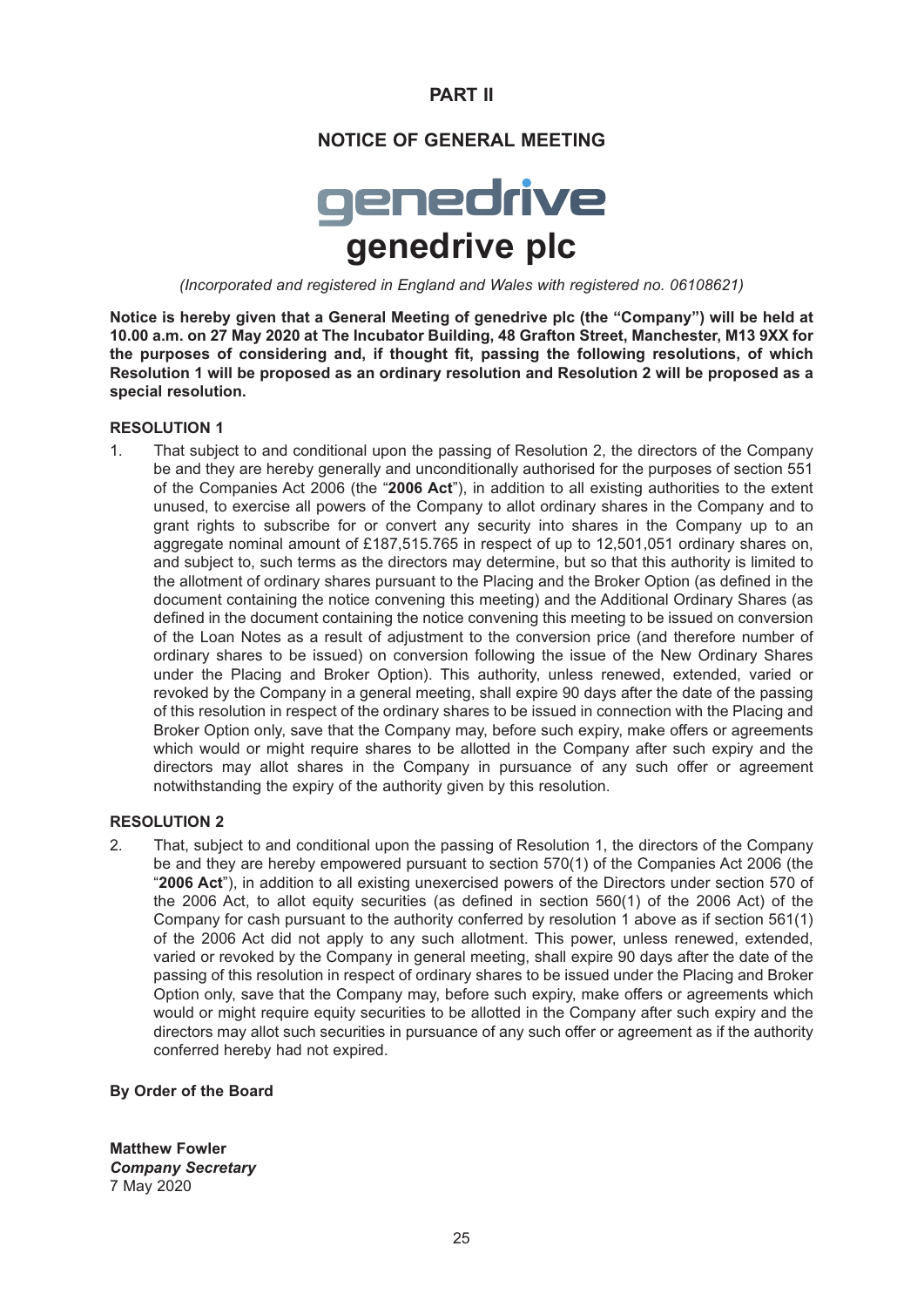#### *Registered Office*

48 Grafton Street Manchester M13 9XX

# **IMPORTANT NOTICE RE COVID-19**

**In light of public health advice in response to the COVID-19 outbreak, including to limit travel, and public gatherings, the Company strongly encourages all shareholders to submit their Form of Proxy appointing the Chairman of the meeting as proxy rather than attend the meeting in person. Only the formal business of the Resolutions will be carried out at the meeting. Shareholders who seek to attend the General Meeting will not be admitted.**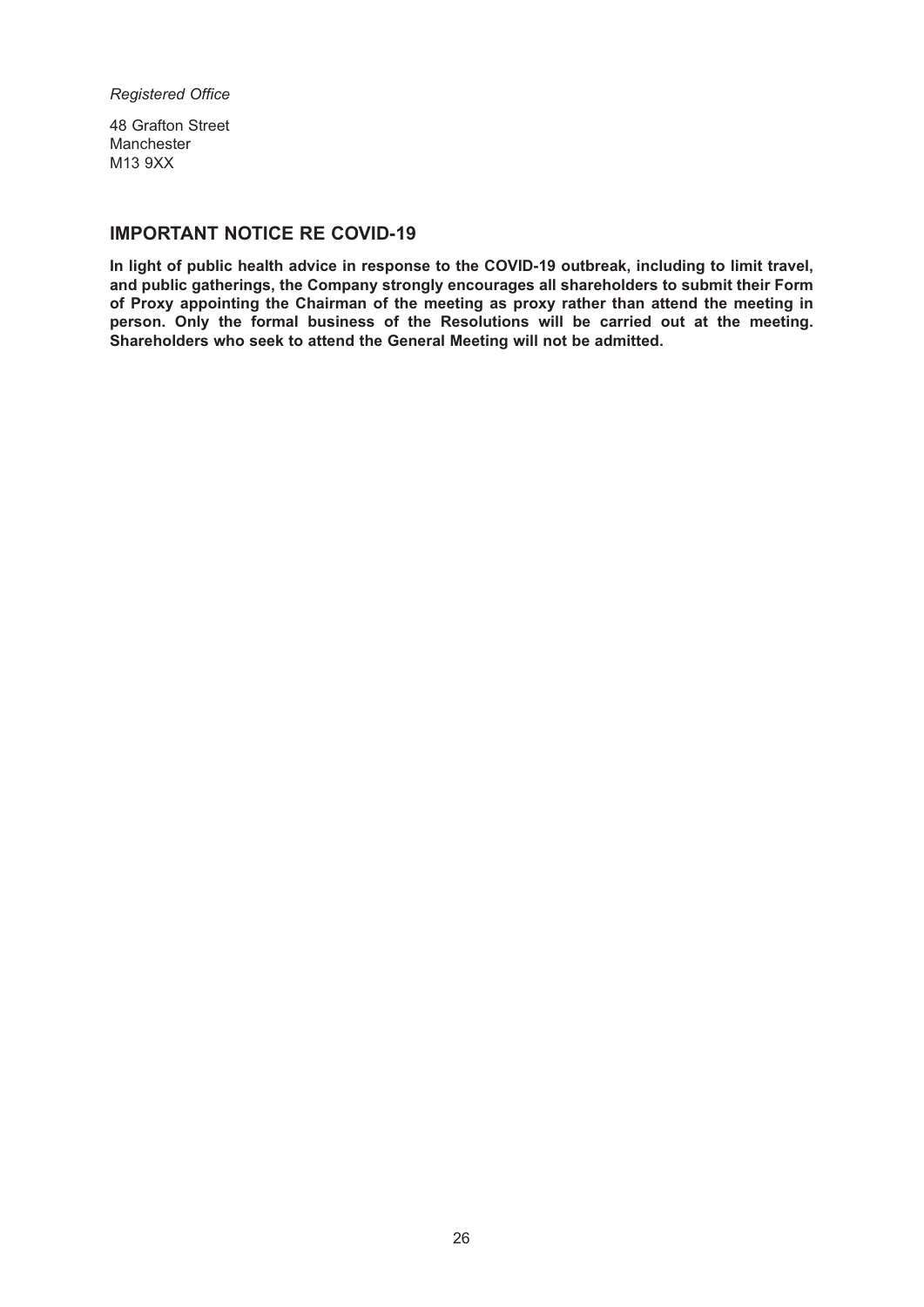#### **NOTES TO THE NOTICE OF GENERAL MEETING**

- 1. A member entitled to attend and vote at the General Meeting is also entitled to appoint one or more proxies of their own choice to exercise all or any of their rights to attend, speak and vote on their behalf at the General Meeting. A member can only appoint a proxy using the procedures set out in these notes and the notes to the accompanying form of proxy.
- 2. A member may appoint more than one proxy in relation to the General Meeting provided that each proxy is appointed to exercise the rights attached to a different share or shares held by that member. A member may not appoint more than one proxy to exercise rights attached to any one share. The proxy need not be a member of the Company, but must attend the General Meeting to represent the member. Please refer to the notes to the form of proxy for further information on appointing a proxy, including how to appoint multiple proxies.
- 3. In the absence of instructions, the person appointed as proxy may vote or abstain from voting as he/she thinks fit on the specified Resolutions and, unless otherwise instructed, may also vote or abstain from voting on any other matter (including amendments to the Resolutions) which may properly come before the General Meeting.
- 4. In the case of joint holders of a share, the vote of the senior who tenders a vote, whether in person or by proxy, shall be accepted to the exclusion of the votes of the other joint holders. For this purpose, seniority is determined by the order in which the names of the holders stand in the Company's register of members in respect of the joint holding.
- 5. Any corporation which is a member can appoint one or more corporate representatives who may exercise on its behalf all of its powers as a member, provided that each representative is appointed to exercise the rights attached to a different share or shares held by the member.
- 6. Pursuant to regulation 41 of the CREST Regulations, the Company specifies that only those members registered on the Register of Members at 6 p.m. on 25 May 2020 (the "Specified Time") (or if the General Meeting is adjourned to a time more than 48 hours after the Specified Time, taking no account of any part of a day that is not a working day, by close of business on the day which is two working days prior to the time of the adjourned General Meeting) shall be entitled to attend and vote thereat in respect of the number of shares registered in their name at that time. If the General Meeting is adjourned to a time not more than 48 hours after the Specified Time (taking no account of any part of a day that is not a working day), that time will also apply for the purposes of determining the entitlement of members to attend and vote (and for the purposes of determining the number of votes they may cast) at the adjourned General Meeting. Changes to the Register of Members of the Company after the relevant deadline shall be disregarded in determining rights to attend and vote.

#### **Appointment of proxy using hard copy proxy form**

- 7. Members may appoint a proxy or proxies by completing and returning a form of proxy by post to the offices of the Company's registrars in an envelope addressed to the Company's Registrars, Neville Registrars Limited, Neville House, Steelpark Road, Halesowen, B62 8HD or by delivering a form of proxy by hand at the offices of the Company's Registrars, Neville Registrars Limited, Neville House, Steelpark Road, Halesowen, B62 8HD during normal business hours. In the case of a member which is a corporation, the proxy form must be executed under its common seal or signed on its behalf by a duly authorised officer or an attorney. Any power of attorney or any other authority under which the proxy form is signed (or a duly certified copy of such power of authority) must be included with the proxy form. Any such power of attorney or other authority cannot be submitted electronically.
- 8. To be effective, the appointment of a proxy, or the amendment to the instructions given for a previously appointed proxy, must be received by the Company's registrars by the method outlined in note 7 above no later than 10.00 a.m. on 22 May 2020. If you submit more than one valid proxy appointment, the appointment received last before the latest time for the receipt of proxies will take precedence.

#### **Appointment of proxy using CREST electronic proxy appointment service**

- CREST members who wish to appoint a proxy or proxies by utilising the CREST electronic proxy appointment service may do so for the General Meeting and any adjournment(s) of it by using the procedures described in the CREST Manual (available from https://www.euroclear.com/site/public/EUI). CREST Personal Members or other CREST sponsored members, and those CREST members who have appointed a voting service provider(s), should refer to their CREST sponsor or voting service provider(s), who will be able to take the appropriate action on their behalf.
- 10. In order for a proxy appointment made by means of CREST to be valid, the appropriate CREST message (a **CREST Proxy** Instruction) must be properly authenticated in accordance with Euroclear UK & Ireland Limited's (EUI) specifications and must contain the information required for such instructions, as described in the CREST Manual. The message must be transmitted so as to be received by the issuer's agent Neville Registrars Limited (ID: 7RA11) by the latest time(s) for receipt of proxy appointments specified in this notice of General Meeting. For this purpose, the time of receipt will be taken to be the time (as determined by the timestamp applied to the message by the CREST Applications Host) from which the issuer's agent is able to retrieve the message by enquiry to CREST in the manner prescribed by CREST.
- 11. CREST members and, where applicable, their CREST sponsors or voting service providers should note that EUI does not make available special procedures in CREST for any particular messages. Normal system timings and limitations will therefore apply in relation to the input of CREST Proxy Instructions. It is the responsibility of the CREST member concerned to take (or, if the CREST member is a CREST personal member or sponsored member or has appointed a voting service provider(s), to procure that his CREST sponsor or voting service provider(s) take(s)) such action as shall be necessary to ensure that a message is transmitted by means of the CREST system by any particular time. In this connection, CREST members and, where applicable, their CREST sponsors or voting service providers are referred, in particular, to those sections of the CREST Manual concerning practical limitations of the CREST system and timings.